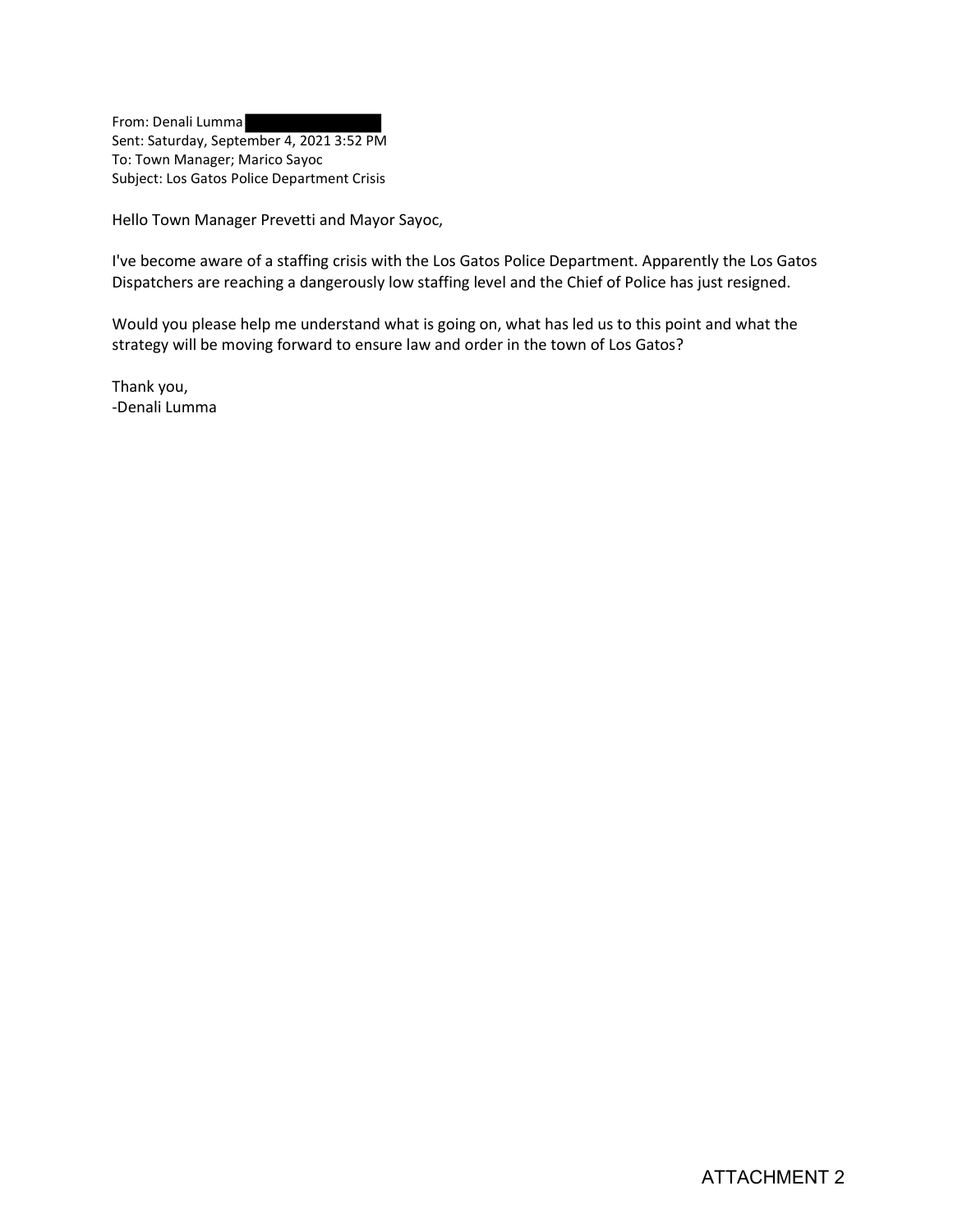From: Joseph Hassoun <myvoice@oneclickpolitics.com> Sent: Tuesday, September 7, 2021 3:58 AM To: Town Manager Subject: Ensure Our Safety!

Re: Ensure Our Safety!

Dear Laurel Prevetti,

Honorable Mayor Sayoc and Town Council Members,

As a resident, business owner and/or visitor of Los Gatos, I strongly urge you to immediately address the "Public Safety Crisis," specifically the Dispatcher shortage.

How can the City of Los Gatos allow such short staffing levels for such an important role in our public safety.

Dispatcher levels are dangerously low. Dispatchers are leaving our beautiful city.

Now Chief Decena resigned!

Please address this issue immediately!

WE, the residents and business owners of Los Gatos deserve better!

Sincerely, Joseph Hassoun

Prepared by OneClickPolitics (tm) at www.oneclickpolitics.com. OneClickPolitics provides online communications tools for supporters of a cause, issue, organization or

association to contact their elected officials. For more information regarding our policies and services, please contact info@oneclickpolitics.com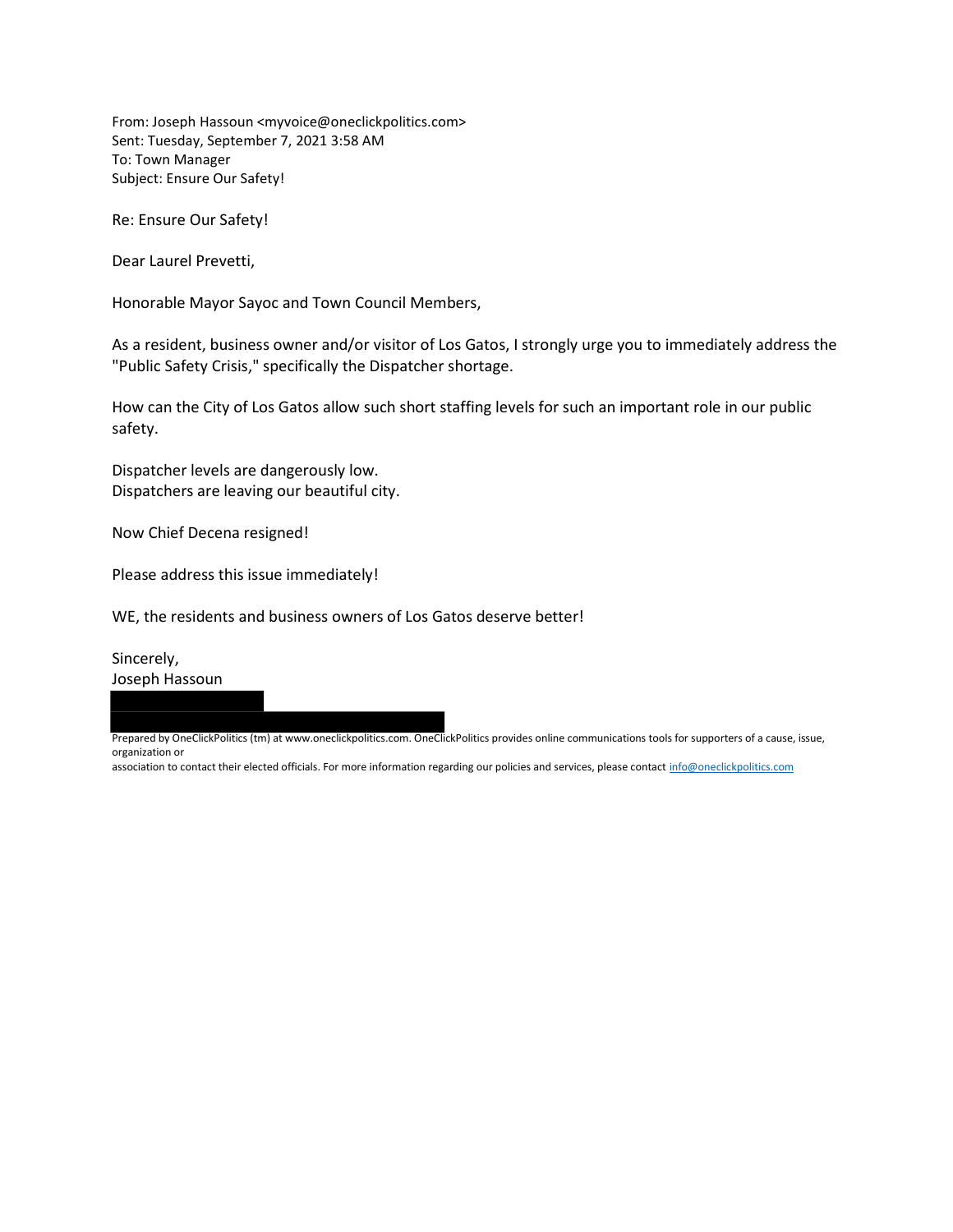From: Jamie Ellis <myvoice@oneclickpolitics.com> Sent: Monday, September 6, 2021 12:18 AM To: Town Manager Subject: Public Safety Crisis

Re: Public Safety Crisis

Dear Laurel Prevetti, Honorable Mayor Sayoc and Town Council Members, As a resident, business owner and/or visitor of Los Gatos, I strongly urge you to immediately address the "Public Safety Crisis," specifically the Dispatcher shortage.

How can the City of Los Gatos allow such short staffing levels for such an important role in our public safety.

Dispatcher levels are dangerously low. Dispatchers are leaving our beautiful city.

Now Chief Decena resigned!

Please address this issue immediately!

WE, the residents and business owners of Los Gatos deserve better!

Sincerely,

Jamie Ellis

Santa Clara, CA 95050 Constituent

Prepared by OneClickPolitics (tm) at www.oneclickpolitics.com. OneClickPolitics provides online communications tools for supporters of a cause, issue, organization or

association to contact their elected officials. For more information regarding our policies and services, please contact info@oneclickpolitics.com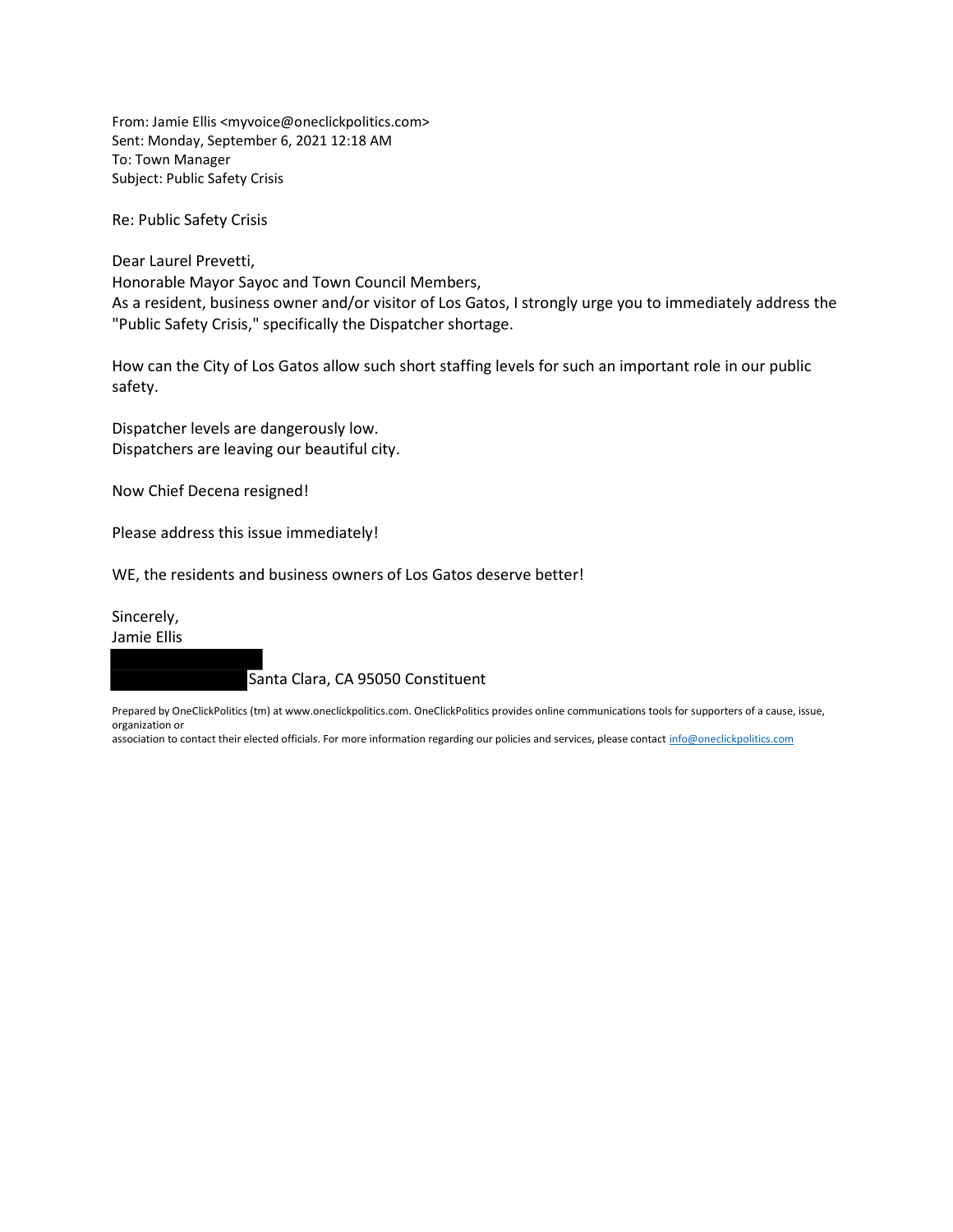From: Melissa Rojek <myvoice@oneclickpolitics.com> Sent: Monday, September 6, 2021 2:58 AM To: Town Manager Subject:

Re:

Dear Laurel Prevetti,

Honorable Mayor Sayoc and Town Council Members,

As a resident, business owner and/or visitor of Los Gatos, I strongly urge you to immediately address the "Public Safety Crisis," specifically the Dispatcher shortage.

How can the City of Los Gatos allow such short staffing levels for such an important role in our public safety.

Dispatcher levels are dangerously low. Dispatchers are leaving our beautiful city.

Now Chief Decena resigned!

Please address this issue immediately!

WE, the residents and business owners of Los Gatos deserve better!

Sincerely, Melissa Rojek

provides online communications tools for supporters of a cause, issue,

organization or

association to contact their elected officials. For more information regarding our policies and services, please contact info@oneclickpolitics.com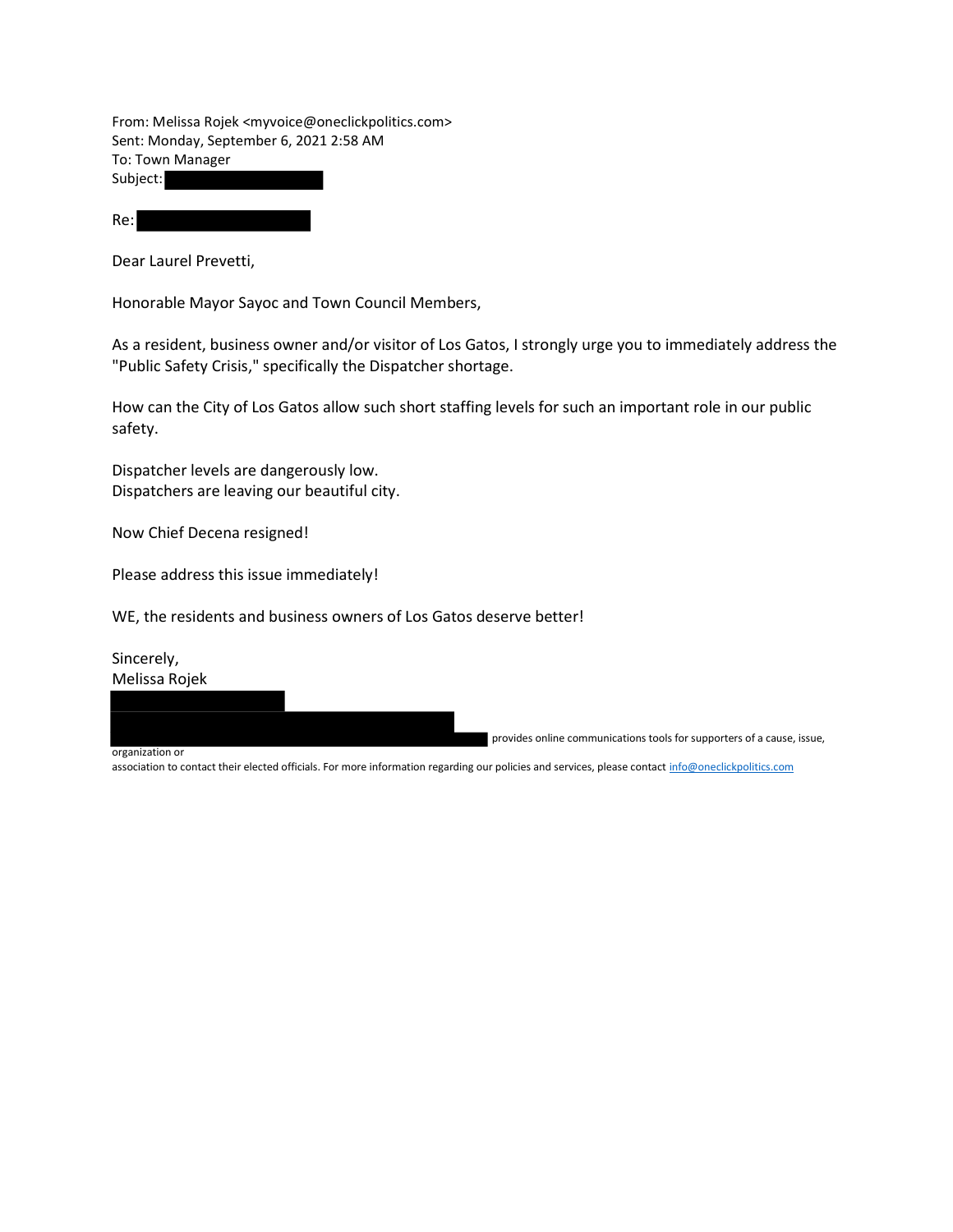From: Kerri Dunlay <myvoice@oneclickpolitics.com> Sent: Monday, September 6, 2021 12:00 PM To: Town Manager Subject: Ensure Our Safety!

Re: Ensure Our Safety!

Dear Laurel Prevetti,

Honorable Mayor Sayoc and Town Council Members,

As a resident of Los Gatos, I strongly urge you to immediately address the "Public Safety Crisis," specifically the Dispatcher shortage.

The most important function as a an elected body is to ensure public services (fire & police safety) are maintained at the highest levels. These days it appears your priorities have turned to social engineering the towns people belief systems telling them what to think vs our fundamental public services. Might I remind you, you serve at the pleasure of the people. Allowing public services that provide safety to be put at risk is a dereliction of duty.

How can the City of Los Gatos allow such short staffing levels for such an important role in our public safety.

Dispatcher levels are dangerously low. Dispatchers are leaving our beautiful town.

Now Chief Decena resigned.

Please address this issue immediately!

WE, the residents and business owners of Los Gatos deserve better! A lot better. And if you don't start providing it you'll be gone too.

Sincerely, Kerri Dunlay

Sincerely, Kerri Dunlay

Constituent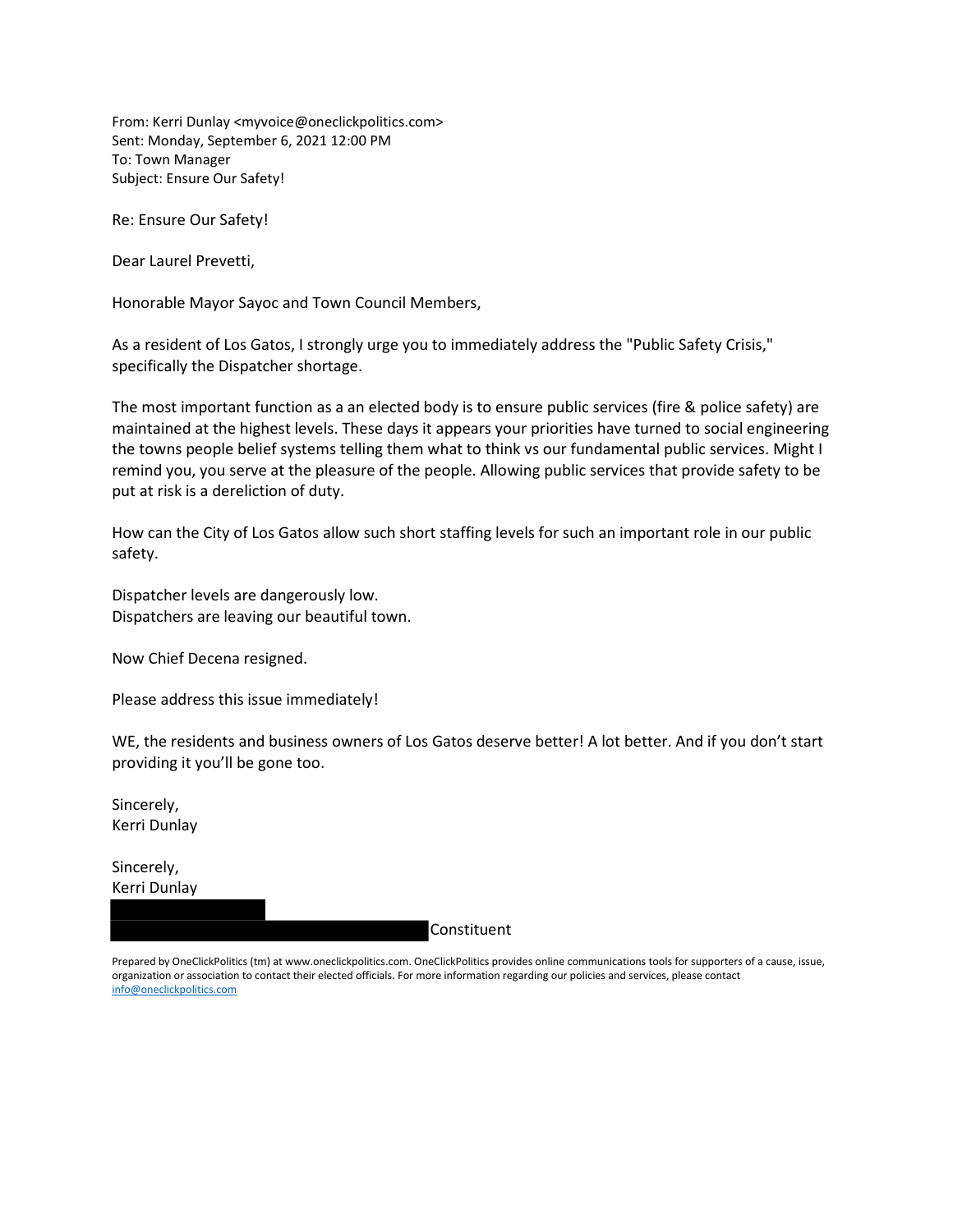From: James Wetra <myvoice@oneclickpolitics.com> Sent: Monday, September 6, 2021 1:25 PM To: Town Manager <Manager@losgatosca.gov> Subject: Public Safety Crisis

Re: Public Safety Crisis

Dear Laurel Prevetti,

Mayor Sayoc and Town Council Members,

As a resident of Los Gatos, I strongly urge you to immediately address the "Public Safety Crisis," specifically the Dispatcher shortage.

How can the City of Los Gatos allow such short staffing levels for such an important role in our public safety.

Dispatcher levels are dangerously low. Dispatchers are leaving our beautiful city.

Now Chief Decena resigned!

Please address this issue immediately!

WE, the residents and business owners of Los Gatos deserve better!

James Wetra

Sincerely, James Wetra

Constituent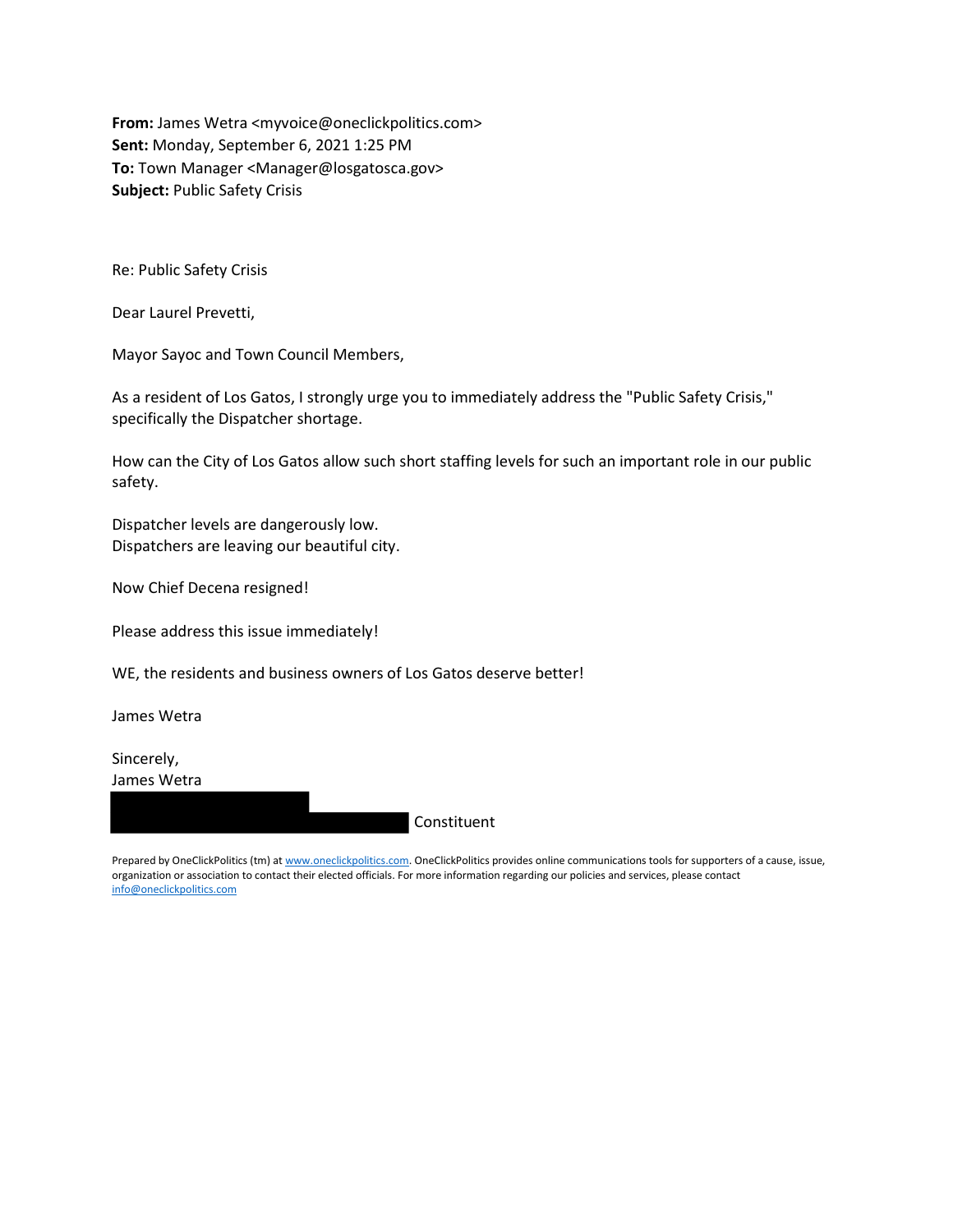From: Annika Koltermann <myvoice@oneclickpolitics.com> Sent: Monday, September 6, 2021 3:08 PM To: Town Manager <Manager@losgatosca.gov> Subject: Ensure Our Safety! Your Police Department Needs Your Help.

Re: Ensure Our Safety! Your Police Department Needs Your Help.

Dear Laurel Prevetti,

Honorable Mayor Sayoc and Town Council Members,

As a resident, business owner and/or visitor of Los Gatos, I strongly urge you to immediately address the "Public Safety Crisis," specifically the Dispatcher shortage.

Our police department is falling apart at the seams. For months now they have been operating at critically understaffed levels. The burden placed on dispatchers, who are the first contact between the public and officers, is insurmountable. The remaining three (3) dispatchers are having to work continual overtime because of this staffing crisis, where a normal shift is 12 hours a day, and that means sometimes 7-10+ days of straight work without a day off. It is unreasonable and unacceptable, but unfortunately it is the only option to keeping your police department running. Your police officers, who are dedicated to protecting this community and keeping you and your families safe, cannot do their jobs without dispatchers. It is physically impossible. They are the foundation that keeps your police department running. Without a coordinated effort to hire more dispatchers, to increase the salary so actually qualified individuals want to apply, your police department will be unable to operate before the year is out.

The only option then would be to contract with the Sheriff's department to protect Los Gatos, and you would be losing a wealth of knowledge from the individuals who protect our town. Our officers know these streets, they know the residents and have connections to the community, and are better able to protect Los Gatos because of it.

Furthermore, your police officers are critically short staffed as well. This is not a problem that can be solved by only hiring one or two more people. It is getting to the point where the number of officers able to work a shift is unsafe, simply because there are so few of them. These men and women are doing their absolute best, but they are struggling and still need support. I cannot emphasize enough how the police department is hemorrhaging.

If budgeting concerns are your objection to supporting our police department, consider how much the overtime salaries are costing Los Gatos. Almost every officer is consistently working overtime shifts out of necessity because of the staffing crisis. One of our officers had to work over two weeks straight in recent months. This is mentally, emotionally, and physically exhausting. Yet this is nothing compared to the amount of overtime the dispatchers are having to work to cover week days, week nights, weekend days, and weekend nights, all of which are 12 hour shifts. This puts an extreme mental, physical, and emotional strain on these dedicated men and women, and is not something that can be maintained long term or even short term.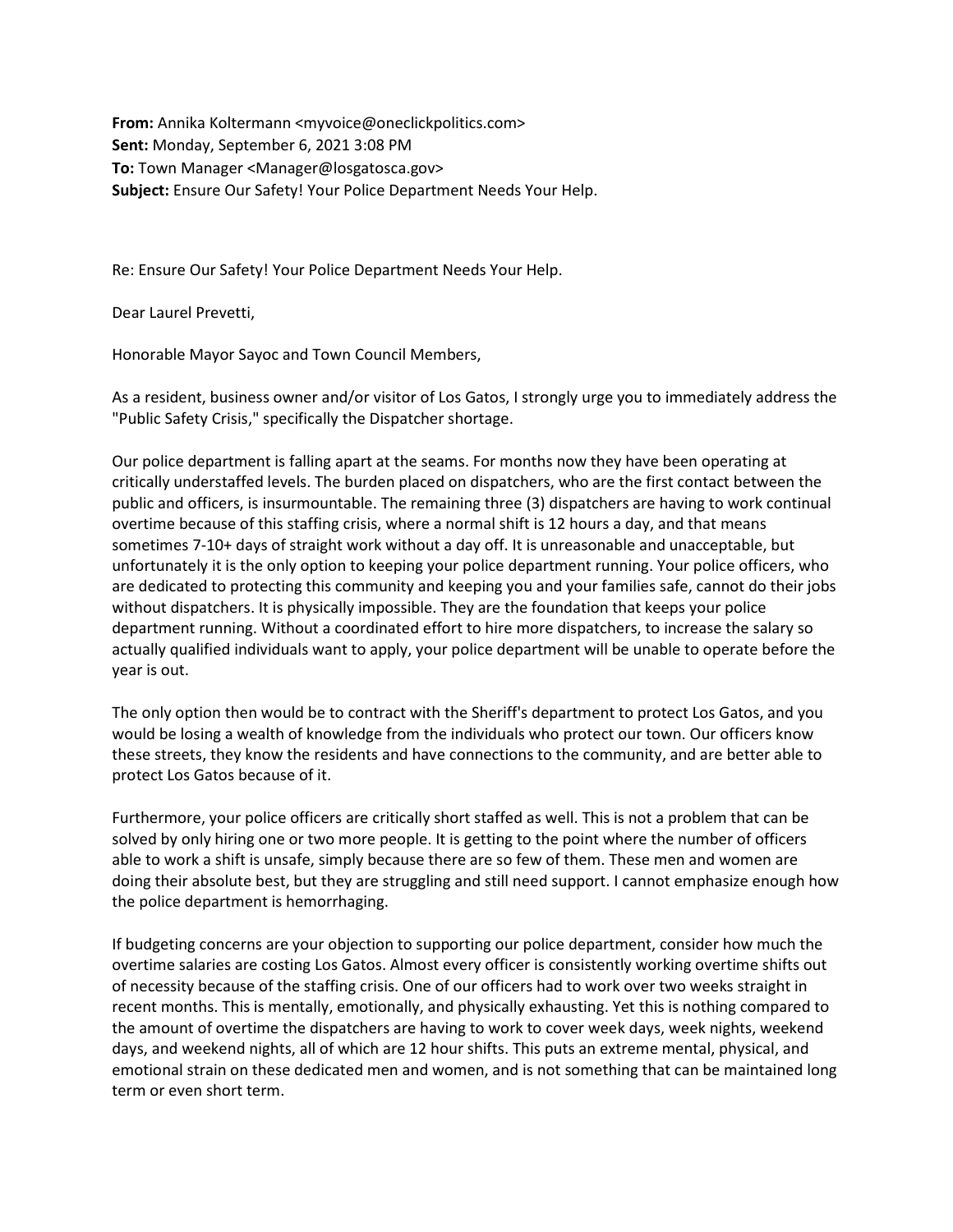It would actually be more cost effective to hire more dispatchers and police officers, then have to pay these overworked men and women for so much overtime.

PLEASE ACT BEFORE IT IS TOO LATE AND OUR DISPATCHERS AND POLICE OFFICERS REFUSE TO TOLERATE THESE ABYSMAL WORKING CONDITIONS. The safety of Los Gatos depends on it.

There's an easy fix: increase the dispatcher salaries so more qualified individuals apply to the position and then hire more dispatchers! That's the first step to saving our police department.

WE, the residents and business owners of Los Gatos deserve better! Please don't let us down.

Sincerely, Annika Koltermann

Santa Clara, CA 95051 Constituent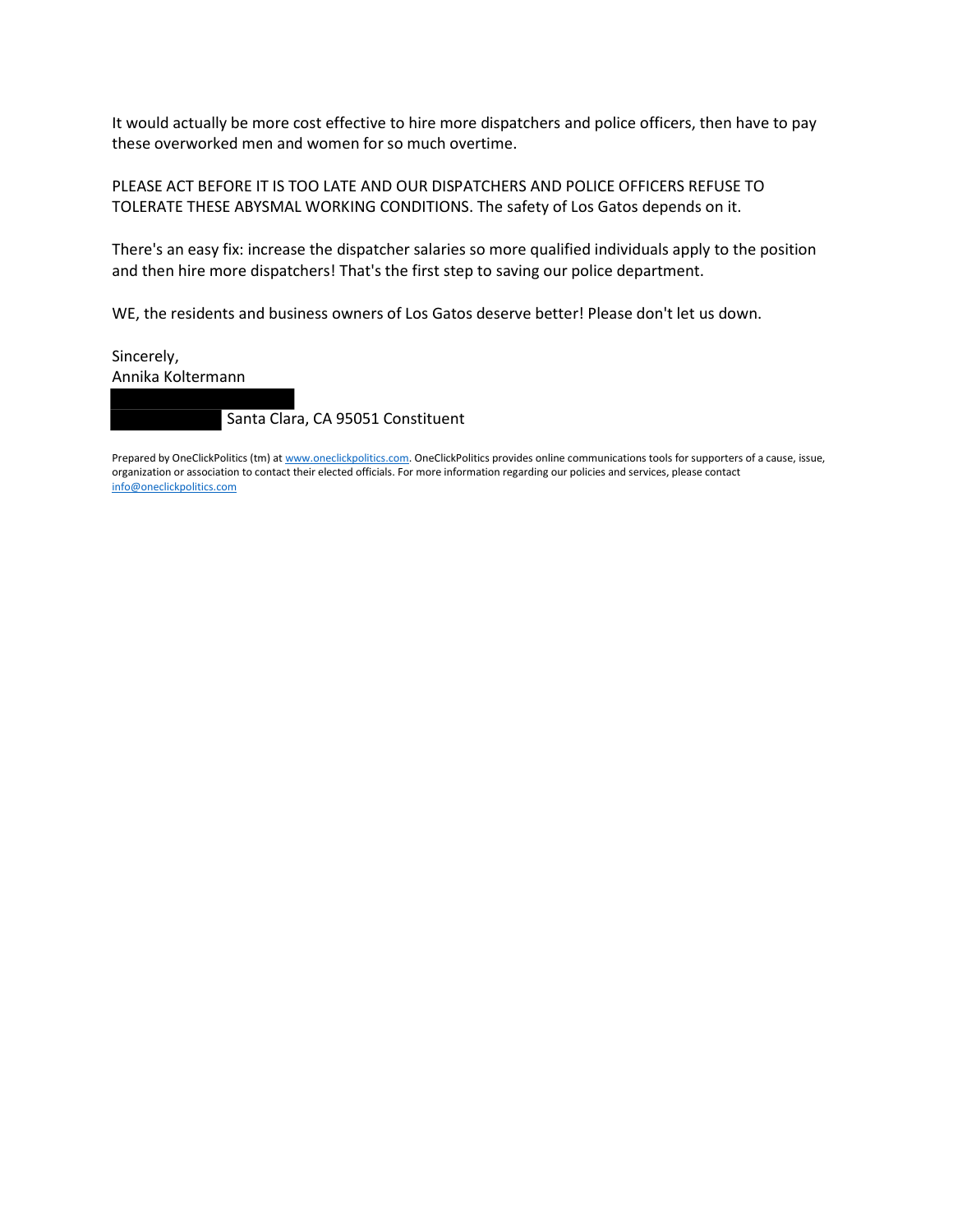From: Ruth Kolesar <myvoice@oneclickpolitics.com> Sent: Monday, September 6, 2021 2:13 AM To: Town Manager <Manager@losgatosca.gov> Subject: Public Safety Crisis

Re: Public Safety Crisis

Dear Laurel Prevetti,

Honorable Mayor Sayoc and Town Council Members,

As a resident, business owner and/or visitor of Los Gatos, I strongly urge you to immediately address the "Public Safety Crisis," specifically the Dispatcher shortage.

How can the City of Los Gatos allow such short staffing levels for such an important role in our public safety.

Dispatcher levels are dangerously low. Dispatchers are leaving our beautiful city.

Now Chief Decena resigned!

Please address this issue immediately!

WE, the residents and business owners of Los Gatos deserve better!

Sincerely, Ruth Kolesar

Constituent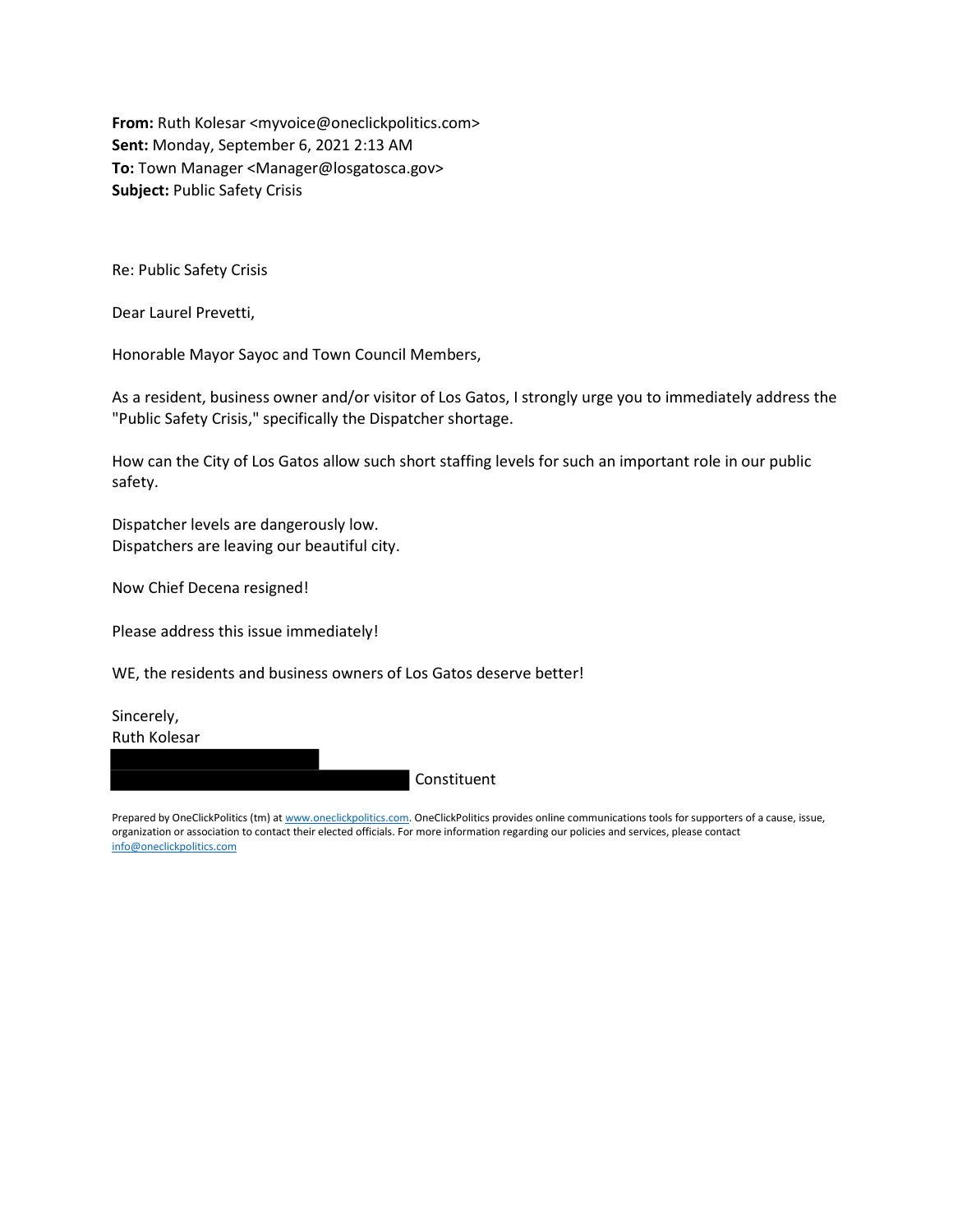From: Glenn Fortin <myvoice@oneclickpolitics.com> Sent: Monday, September 6, 2021 8:44 AM To: Town Manager <Manager@losgatosca.gov> Subject: Public Safety Crisis

Re: Public Safety Crisis

Dear Laurel Prevetti,

Honorable Mayor Sayoc and Town Council Members,

As a resident, business owner and/or visitor of Los Gatos, I strongly urge you to immediately address the "Public Safety Crisis," specifically the Dispatcher shortage.

How can the City of Los Gatos allow such short staffing levels for such an important role in our public safety.

Dispatcher levels are dangerously low. Dispatchers are leaving our beautiful city.

Now Chief Decena resigned!

Please address this issue immediately!

WE, the residents and business owners of Los Gatos deserve better!

Sincerely, Glenn Fortin

Constituent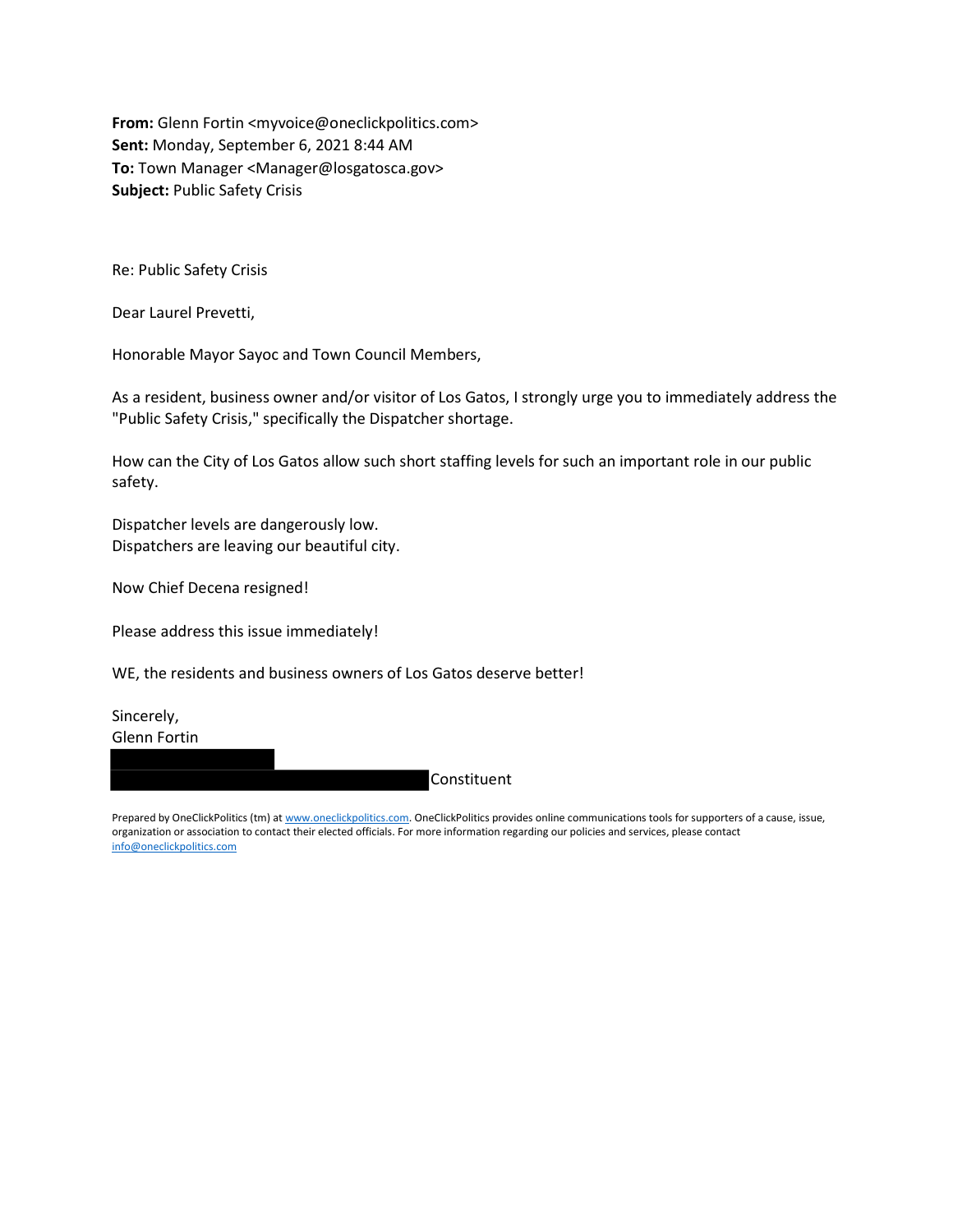From: Maureen Heberling <myvoice@oneclickpolitics.com> Sent: Monday, September 6, 2021 12:48 PM To: Town Manager <Manager@losgatosca.gov> Subject: Ensure Our Safety!

Re: Ensure Our Safety!

Dear Laurel Prevetti,

Honorable Mayor Sayoc and Town Council Members,

As a resident, business owner and/or visitor of Los Gatos, I strongly urge you to immediately address the "Public Safety Crisis," specifically the Dispatcher shortage.

How can the City of Los Gatos allow such short staffing levels for such an important role in our public safety.

Dispatcher levels are dangerously low. Dispatchers are leaving our beautiful city.

Now Chief Decena resigned!

Please address this issue immediately!

WE, the residents and business owners of Los Gatos deserve better!

Sincerely, Maureen Heberling

Constituent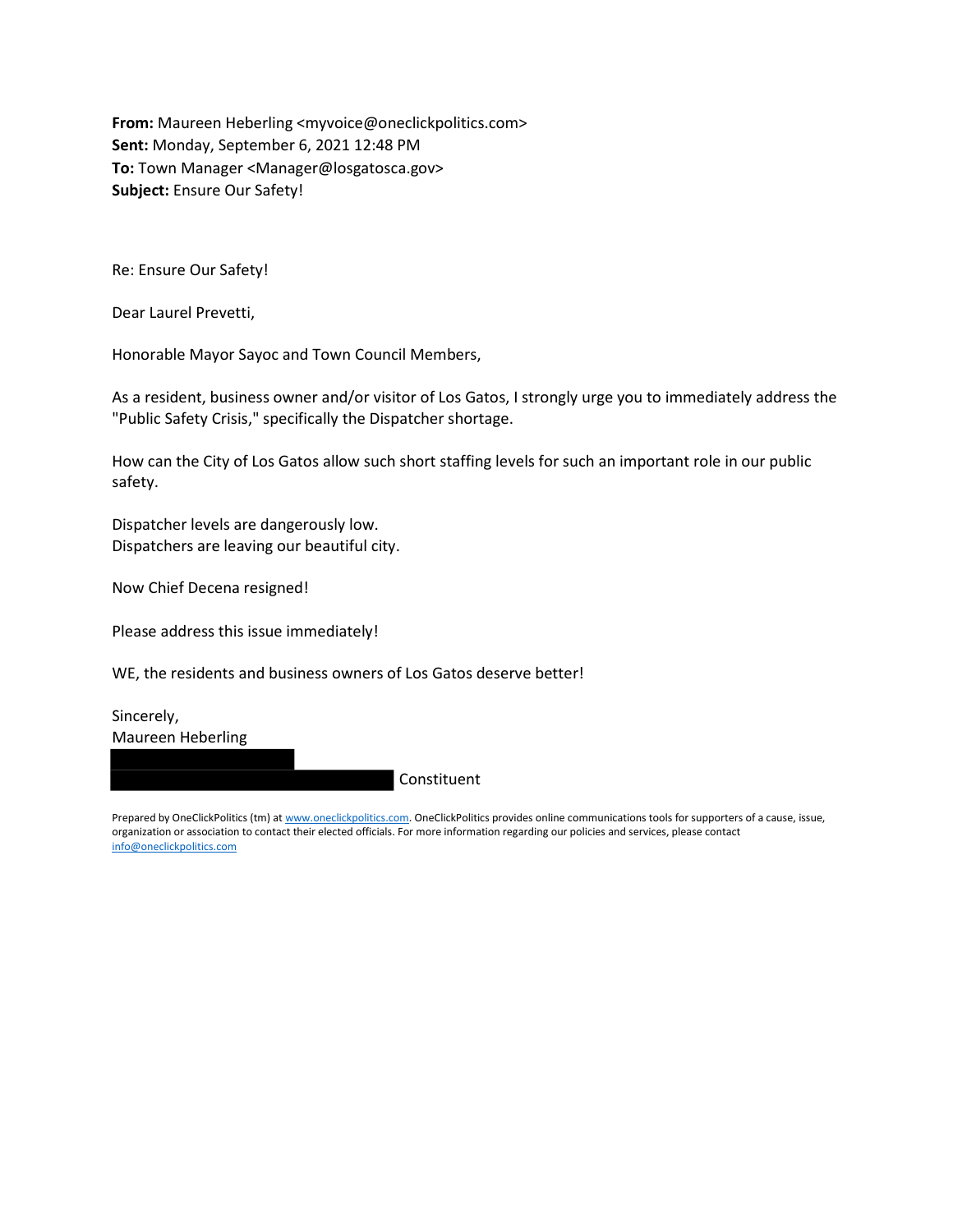From: Vladimir Zininberg <myvoice@oneclickpolitics.com> Sent: Monday, September 6, 2021 2:54 PM To: Town Manager <Manager@losgatosca.gov> Subject: Address the Los Gatos "Public Safety Crisis"

Re: Address the Los Gatos "Public Safety Crisis"

Dear Laurel Prevetti,

Honorable Mayor Sayoc and Town Council Members,

As a resident, business owner and/or visitor of Los Gatos, I strongly urge you to immediately address the "Public Safety Crisis," specifically the Dispatcher shortage.

How can the City of Los Gatos allow such short staffing levels for such an important role in our public safety.

Dispatcher levels are dangerously low.

Dispatchers are leaving our beautiful city.

Now Chief Decena resigned!

Please address this issue immediately!

WE, the residents and business owners of Los Gatos deserve better!

Sincerely, Vladimir Zininberg

Constituent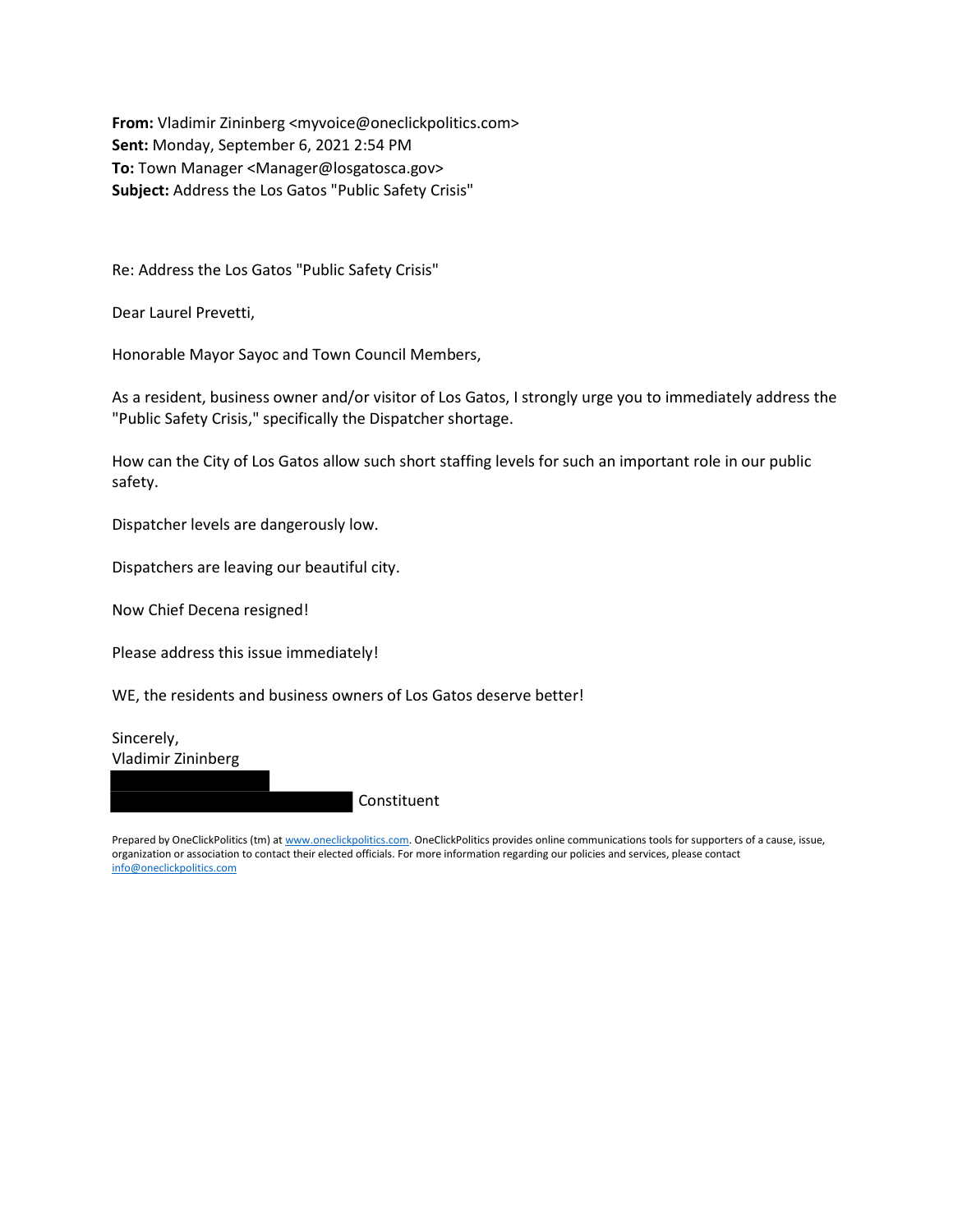From: Amy Scruggs <myvoice@oneclickpolitics.com> Sent: Monday, September 6, 2021 10:30 AM To: Town Manager <Manager@losgatosca.gov> Subject: Ensure Our Safety!

Re: Ensure Our Safety!

Dear Laurel Prevetti,

Honorable Mayor Sayoc and Town Council Members,

As a resident, business owner and/or visitor of Los Gatos, I strongly urge you to immediately address the "Public Safety Crisis," specifically the Dispatcher shortage.

How can the City of Los Gatos allow such short staffing levels for such an important role in our public safety.

Dispatcher levels are dangerously low. Dispatchers are leaving our beautiful city.

Now Chief Decena resigned!

Please address this issue immediately!

WE, the residents and business owners of Los Gatos deserve better!

Sincerely, Amy Scruggs

Campbell, CA 95008 Constituent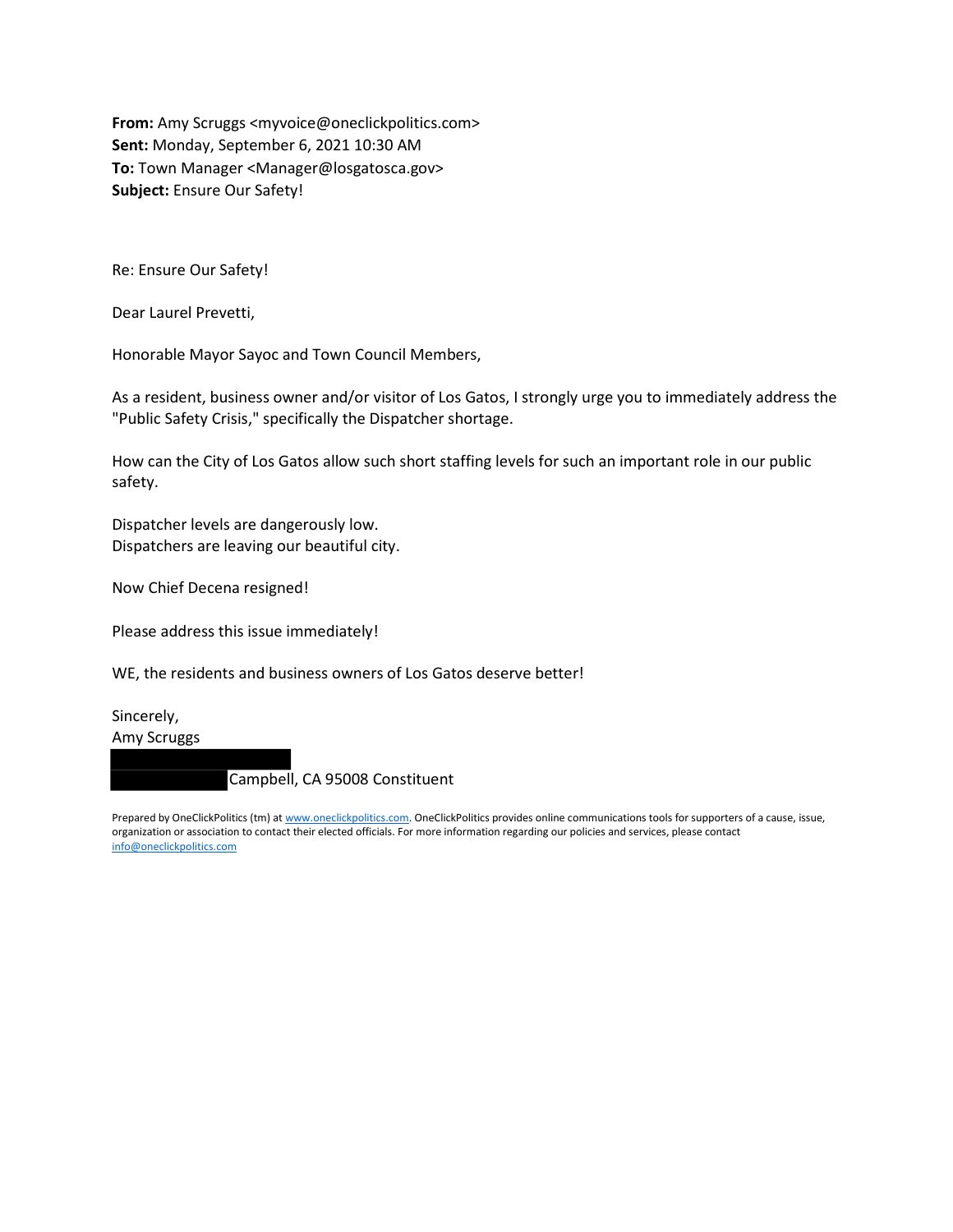From: Cecilia Bergh <myvoice@oneclickpolitics.com> Sent: Monday, September 6, 2021 3:42 PM To: Town Manager <Manager@losgatosca.gov> Subject: Address the Los Gatos "Public Safety Crisis"

Re: Address the Los Gatos "Public Safety Crisis"

Dear Laurel Prevetti,

Honorable Mayor Sayoc and Town Council Members,

As a resident, business owner and/or visitor of Los Gatos, I strongly urge you to immediately address the "Public Safety Crisis," specifically the Dispatcher shortage.

How can the City of Los Gatos allow such short staffing levels for such an important role in our public safety.

Dispatcher levels are dangerously low.

Dispatchers are leaving our beautiful city.

Now Chief Decena resigned!

Please address this issue immediately!

WE, the residents and business owners of Los Gatos deserve better!

Sincerely, Cecilia Bergh

Constituent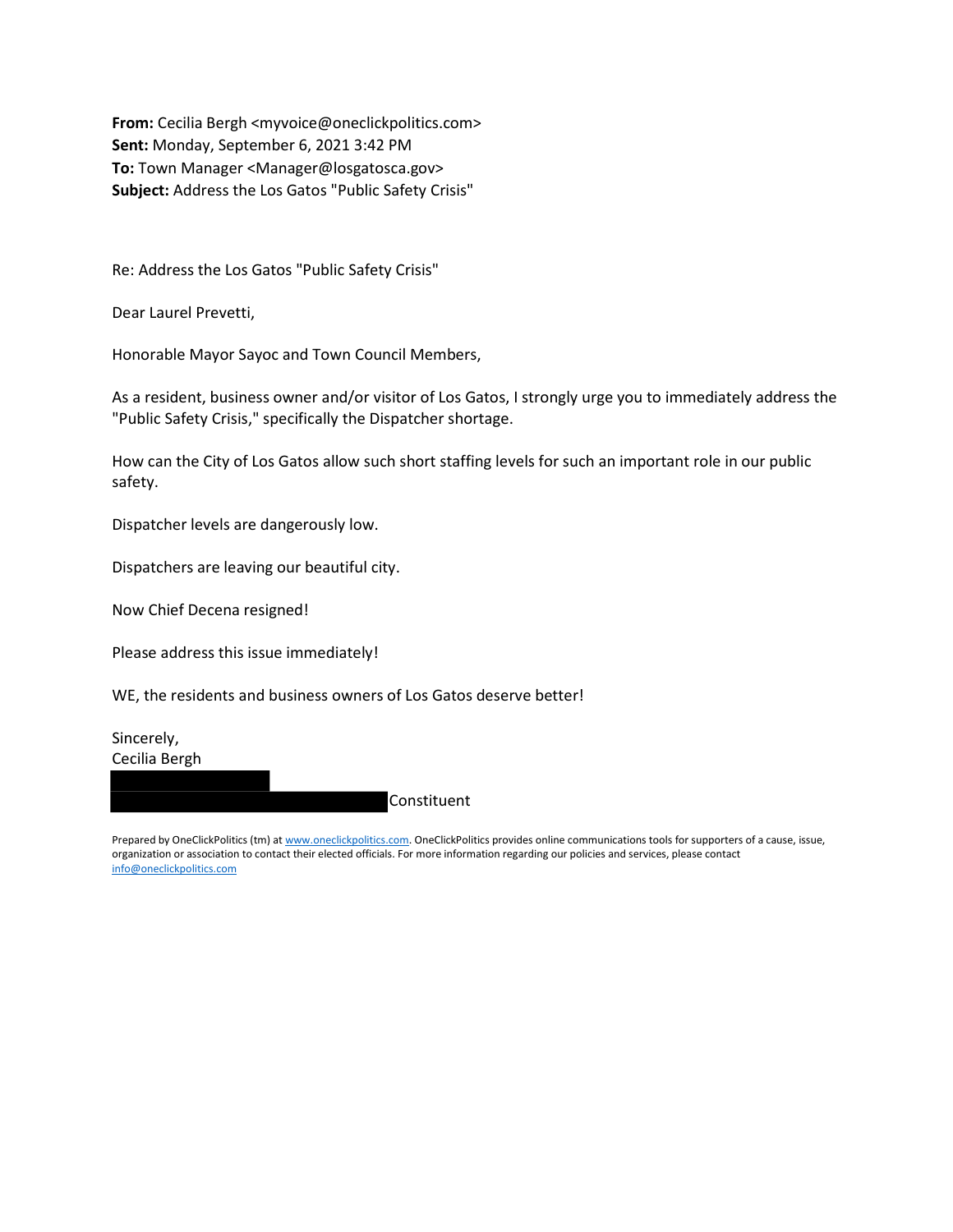From: Stephen Brodsky <myvoice@oneclickpolitics.com> Sent: Monday, September 6, 2021 4:24 PM To: Town Manager <Manager@losgatosca.gov> Subject: Public Safety Crisis

Re: Public Safety Crisis

Dear Laurel Prevetti,

Honorable Mayor Sayoc and Town Council Members,

As a resident, business owner and/or visitor of Los Gatos, I strongly urge you to immediately address the "Public Safety Crisis," specifically the Dispatcher shortage.

How can the City of Los Gatos allow such short staffing levels for such an important role in our public safety.

Dispatcher levels are dangerously low. Dispatchers are leaving our beautiful city.

Now Chief Decena resigned!

Please address this issue immediately!

WE, the residents and business owners of Los Gatos deserve better!

Sincerely, Stephen Brodsky

**Constituent**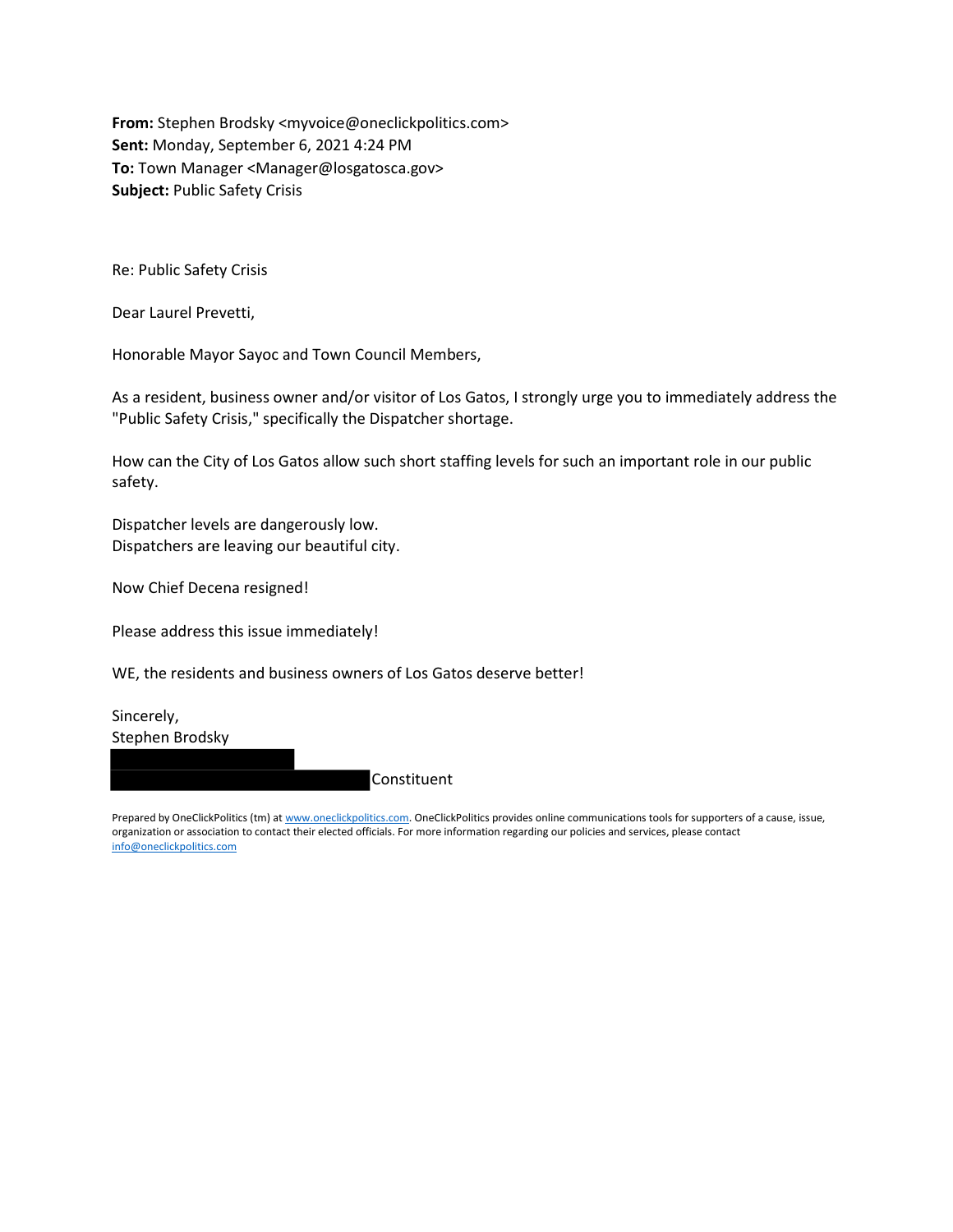From: Deanna Dresti <myvoice@oneclickpolitics.com> Sent: Monday, September 6, 2021 6:33 PM To: Town Manager <Manager@losgatosca.gov> Subject: Address the Los Gatos "Public Safety Crisis"

Re: Address the Los Gatos "Public Safety Crisis"

Dear Laurel Prevetti,

Honorable Mayor Sayoc and Town Council Members,

As a resident, business owner and/or visitor of Los Gatos, I strongly urge you to immediately address the "Public Safety Crisis," specifically the Dispatcher shortage.

How can the City of Los Gatos allow such short staffing levels for such an important role in our public safety.

Dispatcher levels are dangerously low.

Dispatchers are leaving our beautiful city.

Now Chief Decena resigned!

Please address this issue immediately!

WE, the residents and business owners of Los Gatos deserve better!

Sincerely, Deanna Dresti

Constituent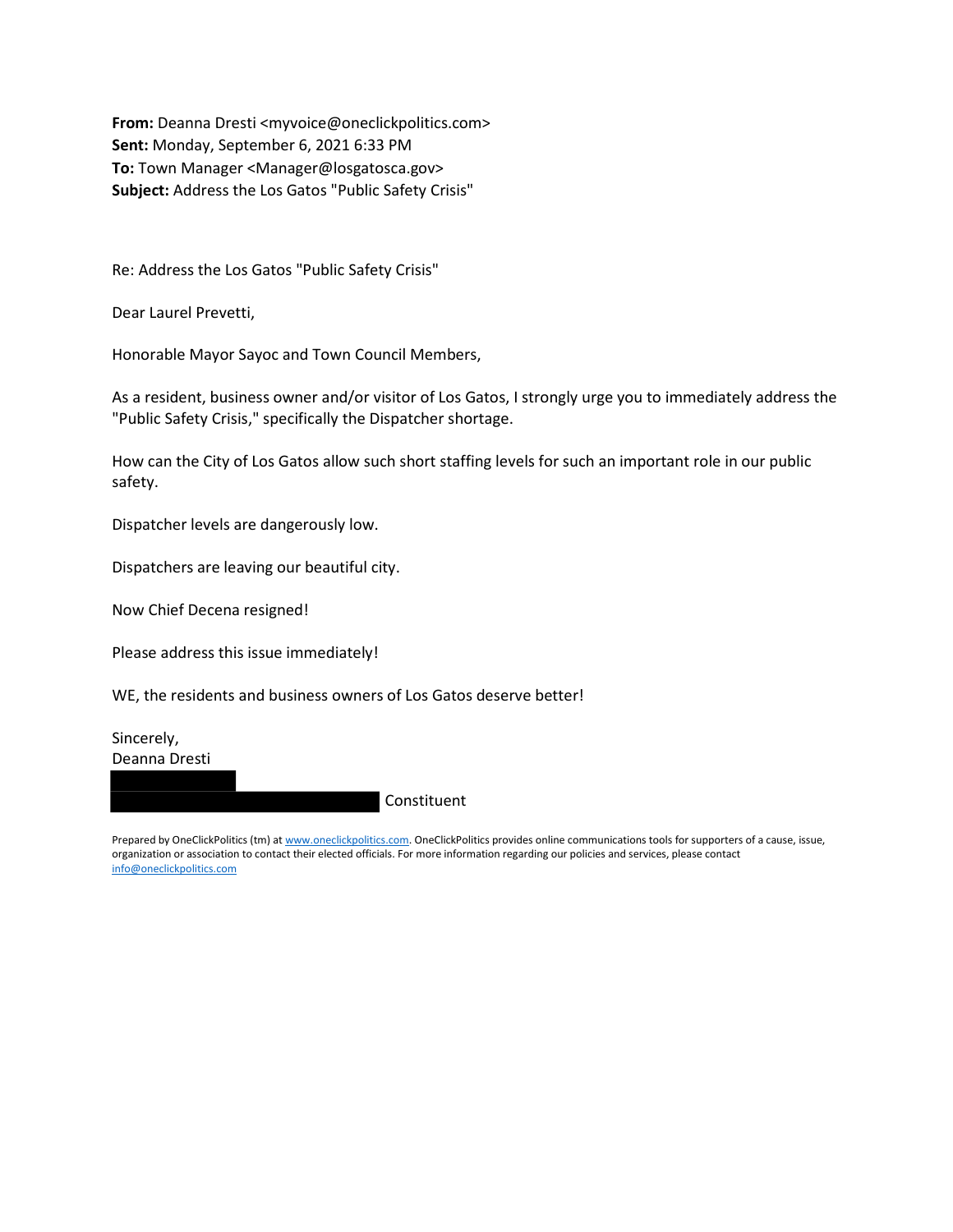From: Erin Reed <myvoice@oneclickpolitics.com> Sent: Monday, September 6, 2021 8:03 PM To: Town Manager <Manager@losgatosca.gov> Subject: Public Safety Crisis

Re: Public Safety Crisis

Dear Laurel Prevetti,

Honorable Mayor Sayoc and Town Council Members,

As a resident, business owner and/or visitor of Los Gatos, I strongly urge you to immediately address the "Public Safety Crisis," specifically the Dispatcher shortage.

How can the City of Los Gatos allow such short staffing levels for such an important role in our public safety.

Dispatcher levels are dangerously low. Dispatchers are leaving our beautiful city.

Now Chief Decena resigned!

Please address this issue immediately!

WE, the residents and business owners of Los Gatos deserve better!

Sincerely, Erin Reed

San Jose, CA 95118 Constituent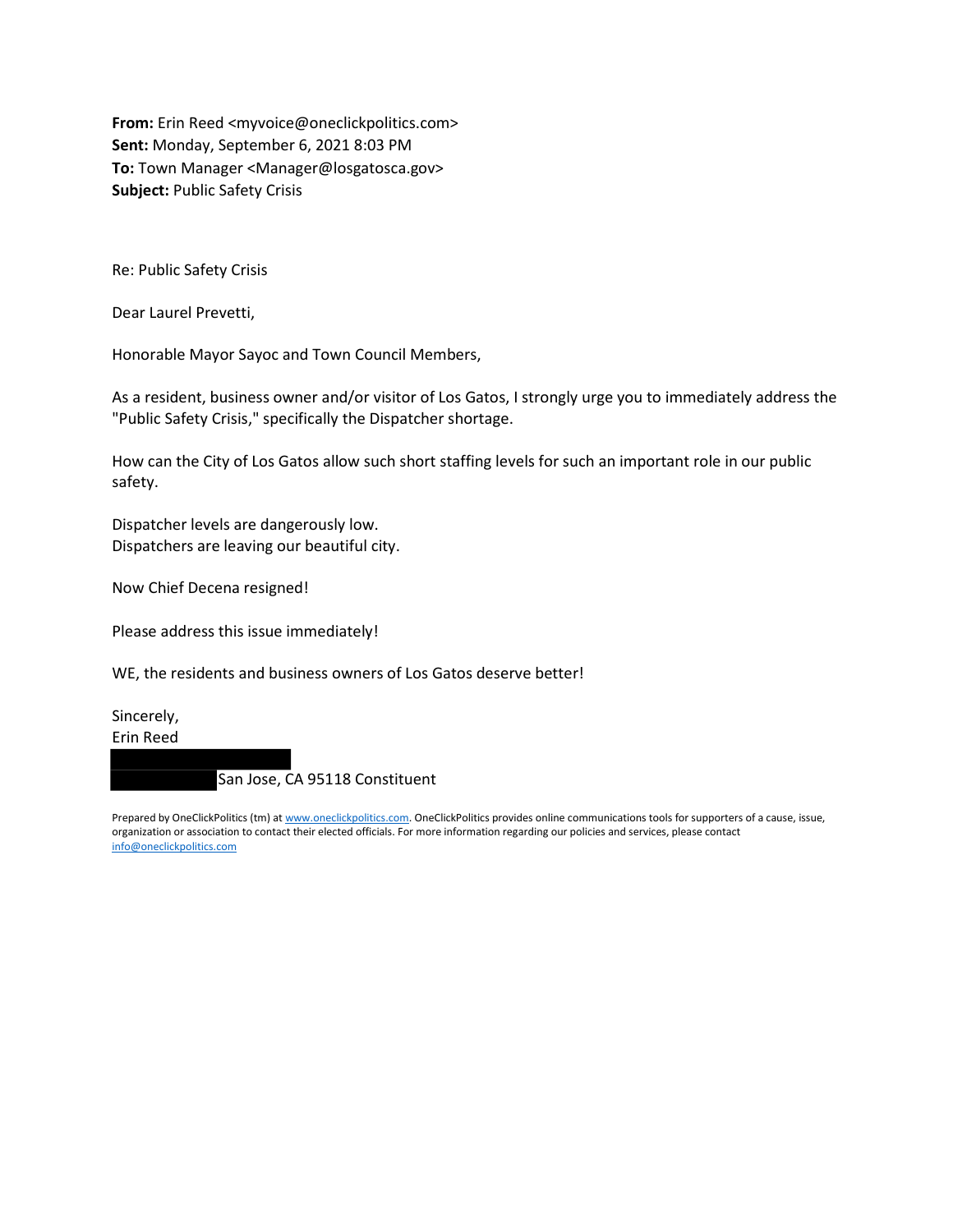From: Carrie Walton <myvoice@oneclickpolitics.com> Sent: Sunday, September 5, 2021 12:01 AM To: Town Manager <Manager@losgatosca.gov> Subject: Ensure Our Safety! Crime is on the rise!

Re: Ensure Our Safety! Crime is on the rise!

Dear Laurel Prevetti,

Honorable Mayor Sayoc and Town Council Members,

As a resident, business owner and/or visitor of Los Gatos, I strongly urge you to immediately address the "Public Safety Crisis," specifically the Dispatcher shortage.

How can the City of Los Gatos allow such short staffing levels for such an important role in our public safety.

Dispatcher levels are dangerously low. Dispatchers are leaving our beautiful city.

Now Chief Decena resigned!

Please address this issue immediately!

WE, the residents and business owners of Los Gatos deserve better!

Sincerely, Carrie Walton

Constituent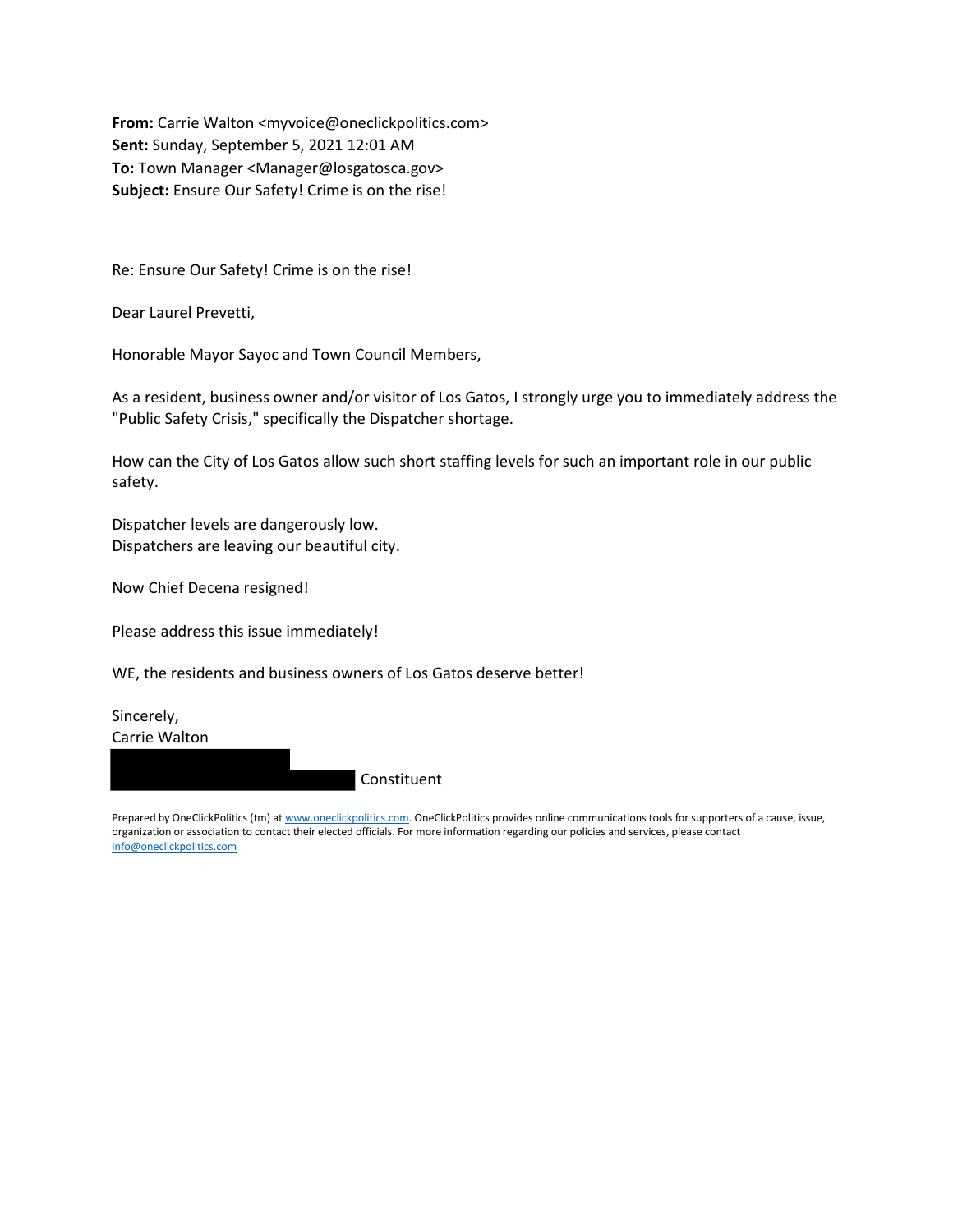From: Danielle Spangenberg <myvoice@oneclickpolitics.com> Sent: Sunday, September 5, 2021 7:52 AM To: Town Manager <Manager@losgatosca.gov> Subject: Address the Los Gatos "Public Safety Crisis"

Re: Address the Los Gatos "Public Safety Crisis"

Dear Laurel Prevetti,

Honorable Mayor Sayoc and Town Council Members,

As a resident, business owner and/or visitor of Los Gatos, I strongly urge you to immediately address the "Public Safety Crisis," specifically the Dispatcher shortage.

How can the City of Los Gatos allow such short staffing levels for such an important role in our public safety.

Dispatcher levels are dangerously low.

Dispatchers are leaving our beautiful city.

Now Chief Decena resigned!

Please address this issue immediately!

WE, the residents and business owners of Los Gatos deserve better!

Sincerely, Danielle Spangenberg

Gilroy, CA 95020 Constituent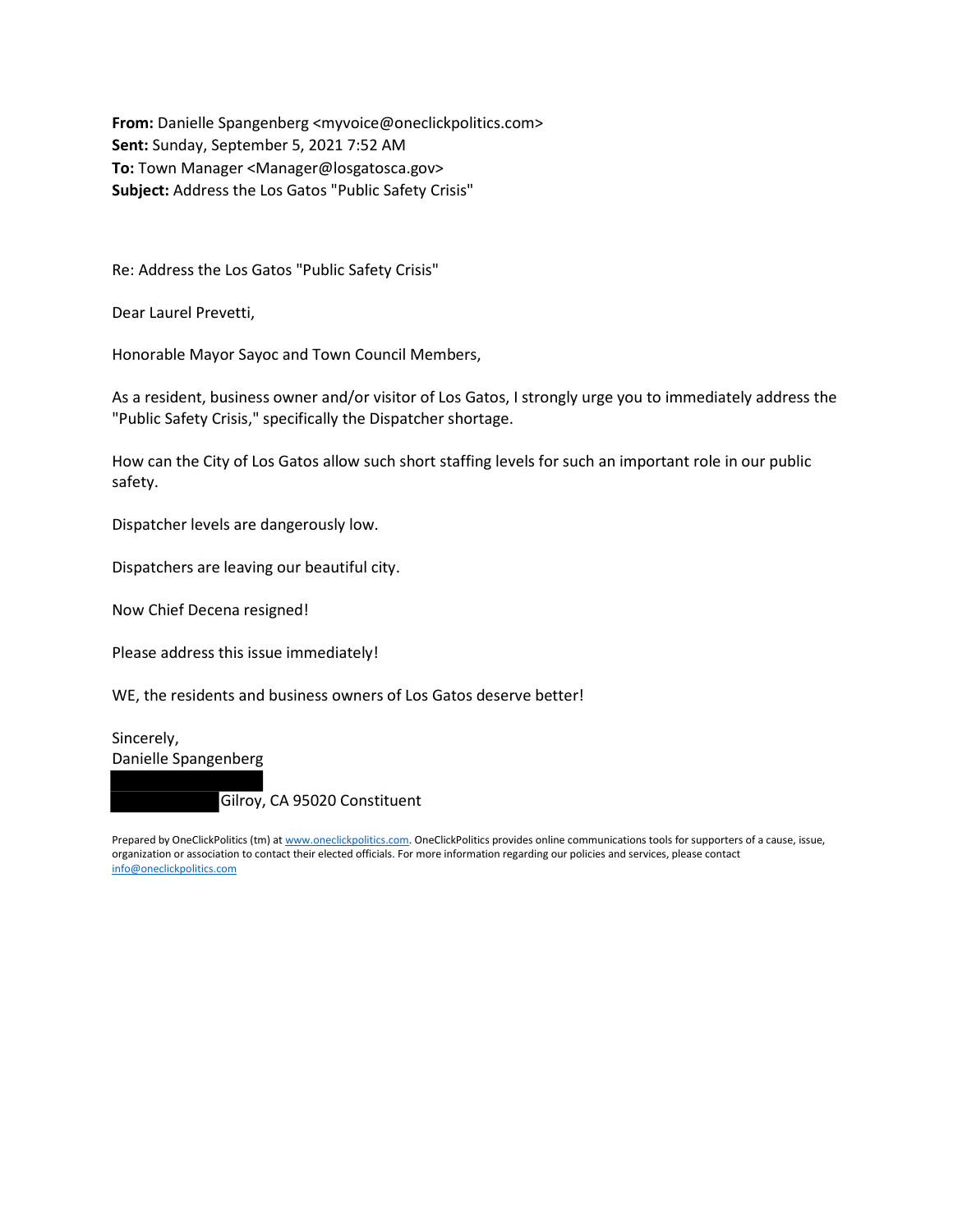From: Kathleen Wysuph <myvoice@oneclickpolitics.com> Sent: Sunday, September 5, 2021 7:17 PM To: Town Manager <Manager@losgatosca.gov> Subject: Public Safety Crisis

Re: Public Safety Crisis

Dear Laurel Prevetti,

Honorable Mayor Sayoc and Town Council Members,

As a resident, business owner and/or visitor of Los Gatos, I strongly urge you to immediately address the "Public Safety Crisis," specifically the Dispatcher shortage.

How can the City of Los Gatos allow such short staffing levels for such an important role in our public safety.

Dispatcher levels are dangerously low. Dispatchers are leaving our beautiful city.

Now Chief Decena resigned!

Please address this issue immediately!

WE, the residents and business owners of Los Gatos deserve better!

Sincerely, Kathleen Wysuph

Constituent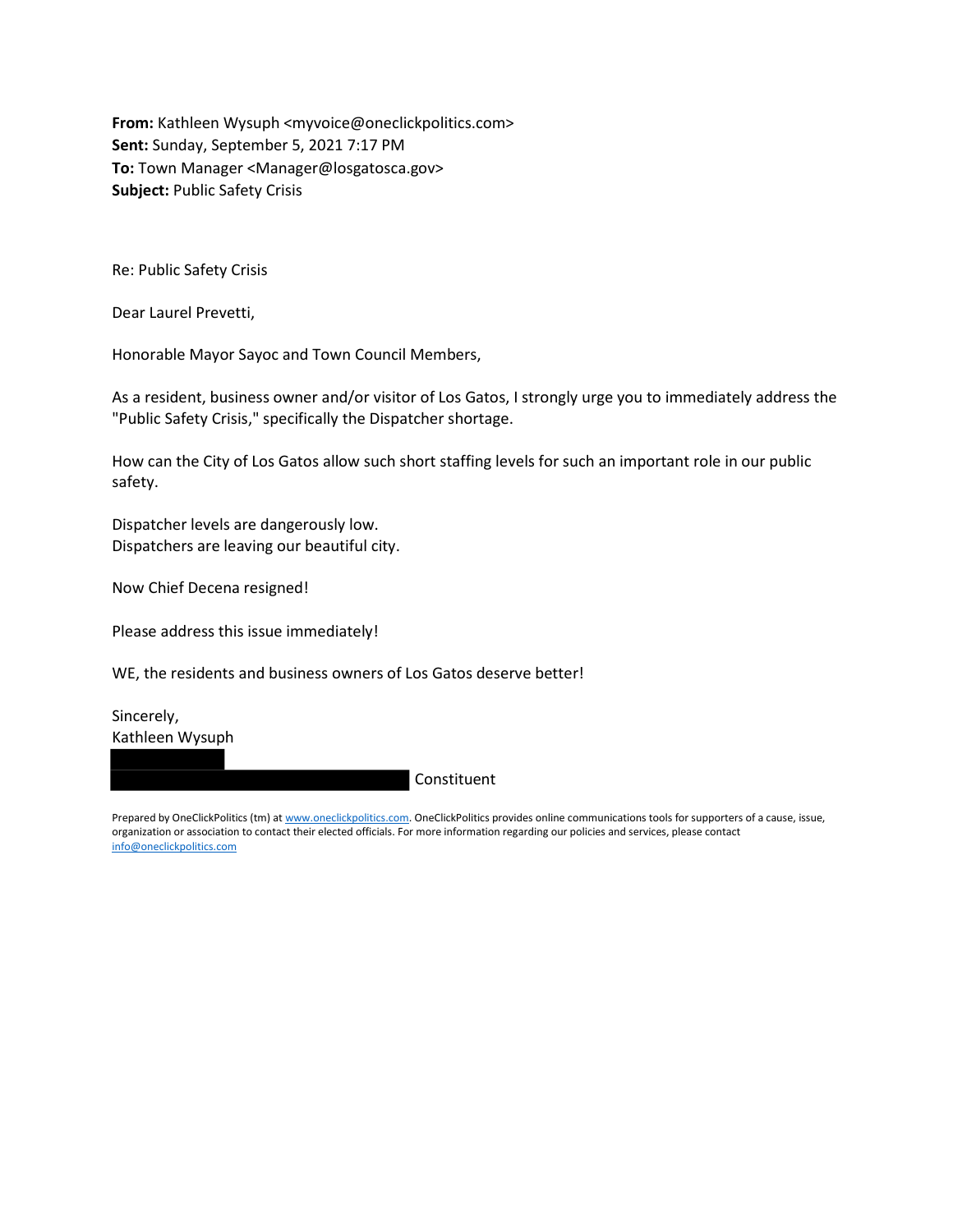From: Jim Zanardi <myvoice@oneclickpolitics.com> Sent: Sunday, September 5, 2021 5:21 AM To: Town Manager <Manager@losgatosca.gov> Subject: Ensure Our Safety!

Re: Ensure Our Safety!

Dear Laurel Prevetti,

Honorable Mayor Sayoc and Town Council Members,

As a resident, business owner and/or visitor of Los Gatos, I strongly urge you to immediately address the "Public Safety Crisis," specifically the Dispatcher shortage.

How can the City of Los Gatos allow such short staffing levels for such an important role in our public safety.

Dispatcher levels are dangerously low. Dispatchers are leaving our beautiful city.

Now Chief Decena resigned!

Please address this issue immediately!

WE, the residents and business owners of Los Gatos deserve better!

Sincerely, Jim Zanardi

Constituent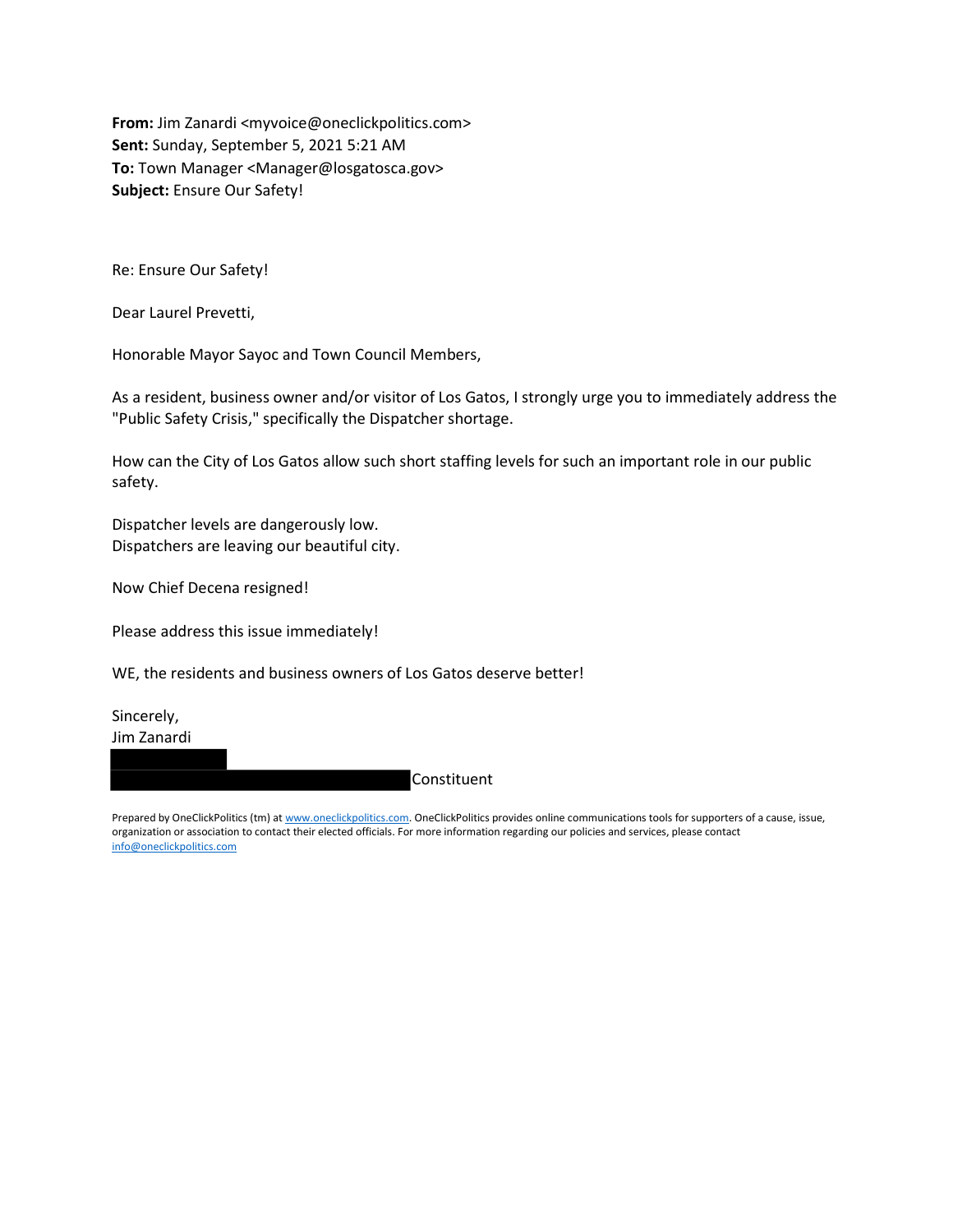From: Veronica Nourse <myvoice@oneclickpolitics.com> Sent: Sunday, September 5, 2021 8:09 AM To: Town Manager <Manager@losgatosca.gov> Subject: Public Safety Crisis

Re: Public Safety Crisis

Dear Laurel Prevetti,

Honorable Mayor Sayoc and Town Council Members,

As a resident, business owner and/or visitor of Los Gatos, I strongly urge you to immediately address the "Public Safety Crisis," specifically the Dispatcher shortage.

How can the City of Los Gatos allow such short staffing levels for such an important role in our public safety.

Dispatcher levels are dangerously low. Dispatchers are leaving our beautiful city.

Now Chief Decena resigned!

Please address this issue immediately!

WE, the residents and business owners of Los Gatos deserve better!

Sincerely, Veronica Nourse

Cupertino, CA 95014 Constituent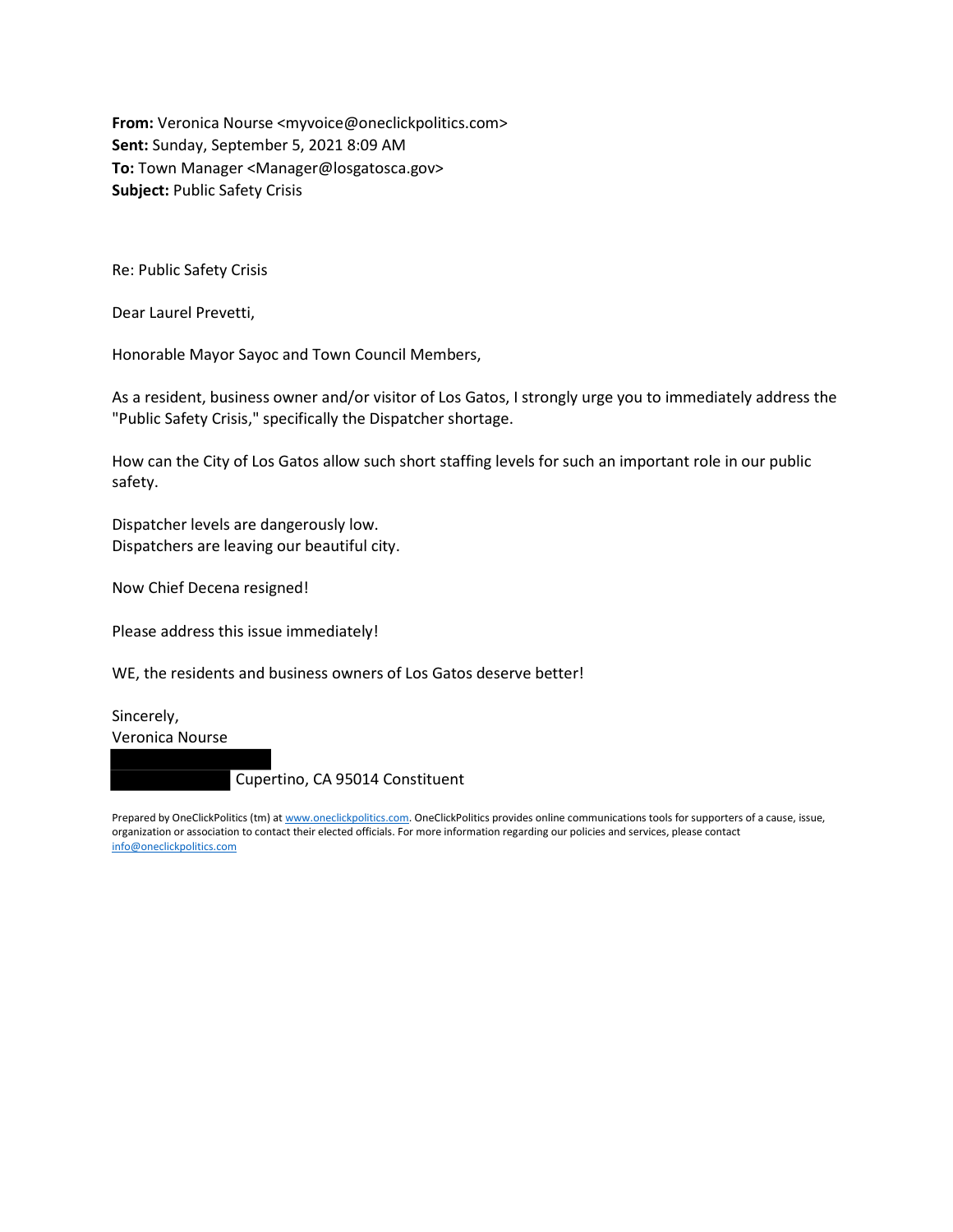From: Ali Motamedi <myvoice@oneclickpolitics.com> Sent: Sunday, September 5, 2021 8:11 PM To: Town Manager <Manager@losgatosca.gov> Subject: Ensure Our Safety!

Re: Ensure Our Safety!

Dear Laurel Prevetti,

Honorable Mayor Sayoc and Town Council Members,

As a resident, business owner and/or visitor of Los Gatos, I strongly urge you to immediately address the "Public Safety Crisis," specifically the Dispatcher shortage.

How can the City of Los Gatos allow such short staffing levels for such an important role in our public safety.

Dispatcher levels are dangerously low. Dispatchers are leaving our beautiful city.

Now Chief Decena resigned!

Please address this issue immediately!

WE, the residents and business owners of Los Gatos deserve better!

Sincerely, Ali Motamedi

Constituent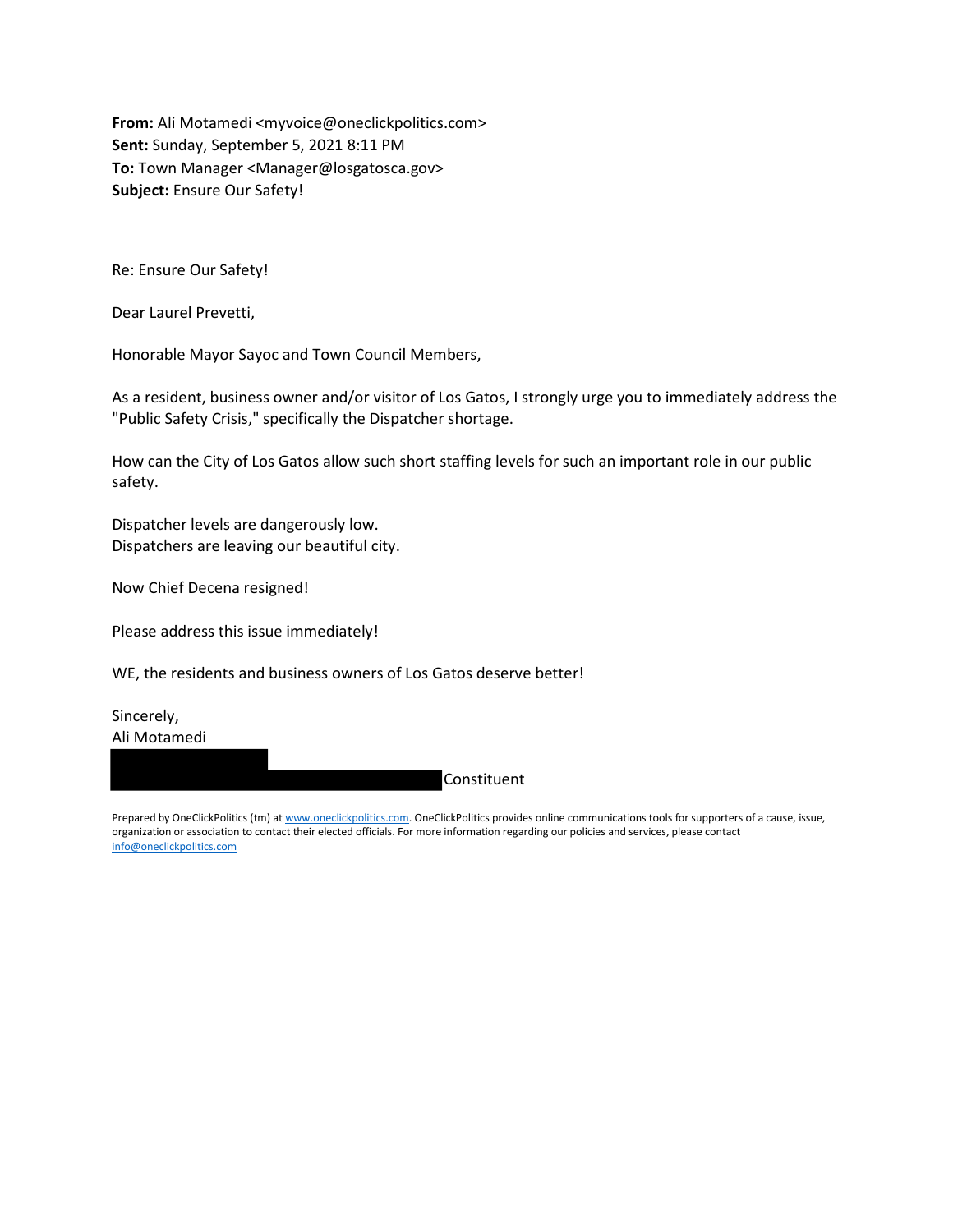From: Steve and Kim McEwan <myvoice@oneclickpolitics.com> Sent: Sunday, September 5, 2021 7:16 AM To: Town Manager <Manager@losgatosca.gov> Subject: Address the Los Gatos "Public Safety Crisis"

Re: Address the Los Gatos "Public Safety Crisis"

Dear Laurel Prevetti,

Honorable Mayor Sayoc and Town Council Members,

As a resident, business owner of Los Gatos, I strongly urge you to immediately address the "Public Safety Crisis," specifically the Dispatcher shortage.

How can the City of Los Gatos allow such short staffing levels for such an important role in our public safety.

Dispatcher levels are dangerously low.

Dispatchers are leaving our beautiful city.

Now Chief Decena resigned!

Please address this issue immediately!

WE, the residents and business owners of Los Gatos deserve better.

We are shocked that you have allowed this situation to deteriorate to such a low staffing level.

Sincerely, **Steve and Kim McEwan** 

**Constituent**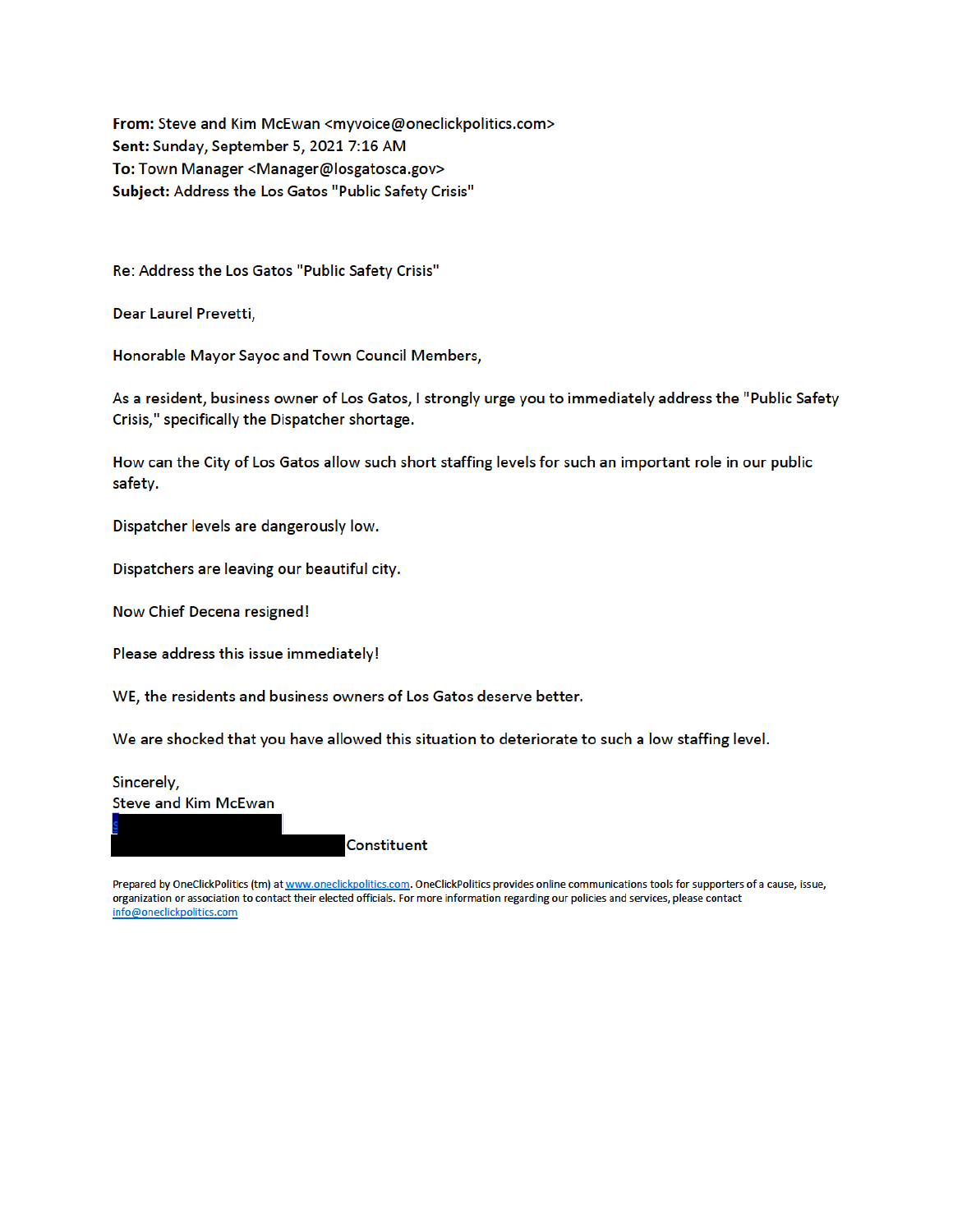From: Kathryn Byers <myvoice@oneclickpolitics.com> Sent: Sunday, September 5, 2021 11:13 AM To: Town Manager <Manager@losgatosca.gov> Subject: Address the Los Gatos "Public Safety Crisis"

Re: Address the Los Gatos "Public Safety Crisis"

Dear Laurel Prevetti,

Honorable Mayor Sayoc and Town Council Members,

As a resident, business owner and/or visitor of Los Gatos, I strongly urge you to immediately address the "Public Safety Crisis," specifically the Dispatcher shortage.

How can the City of Los Gatos allow such short staffing levels for such an important role in our public safety.

Dispatcher levels are dangerously low.

Dispatchers are leaving our beautiful city.

Now Chief Decena resigned!

Please address this issue immediately!

WE, the residents and business owners of Los Gatos deserve better!

Sincerely, Kathryn Byers

**Constituent**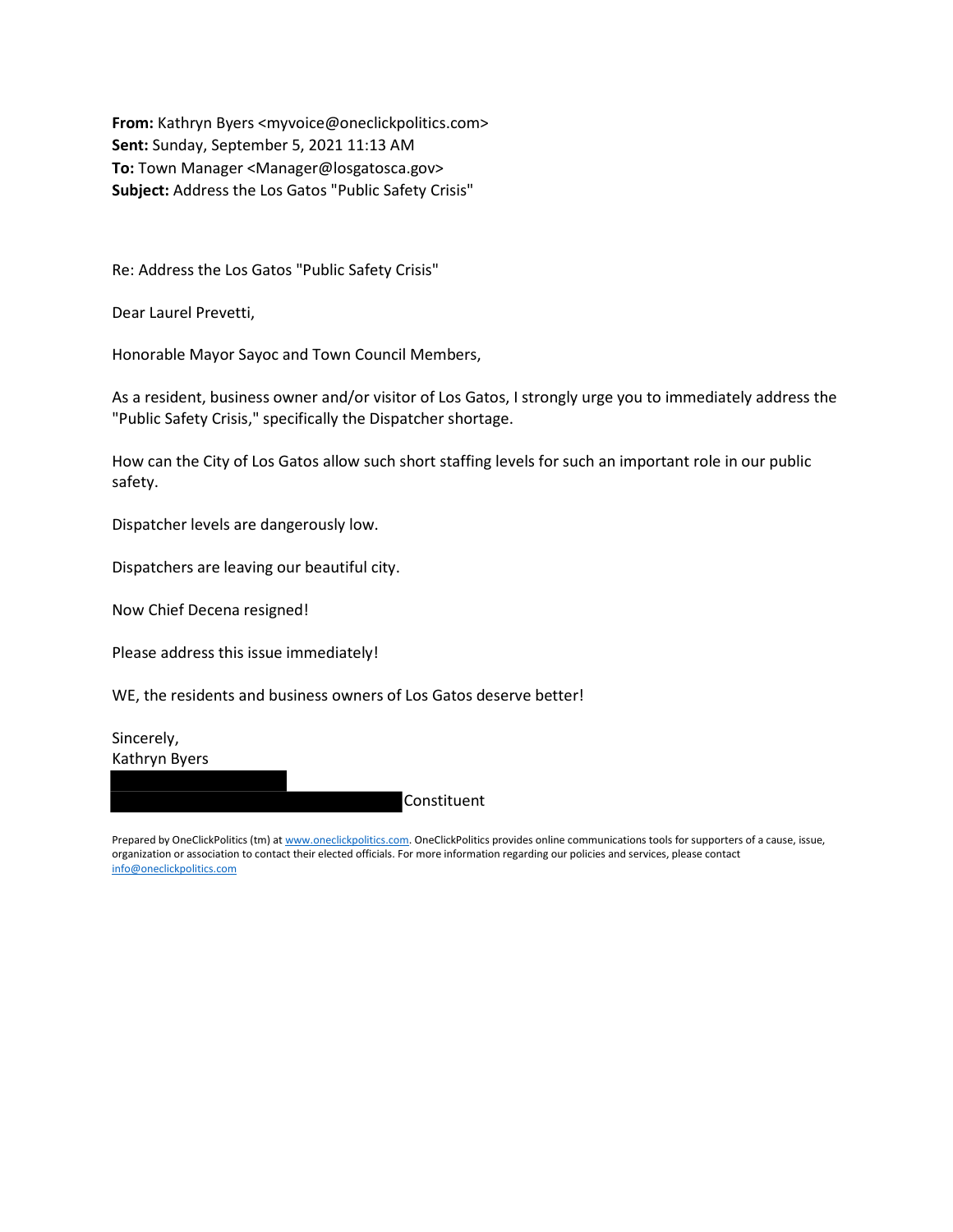From: Berlina Moeharjo <myvoice@oneclickpolitics.com> Sent: Sunday, September 5, 2021 8:11 PM To: Town Manager <Manager@losgatosca.gov> Subject: Address the Los Gatos "Public Safety Crisis"

Re: Address the Los Gatos "Public Safety Crisis"

Dear Laurel Prevetti,

Honorable Mayor Sayoc and Town Council Members,

As a resident, business owner and/or visitor of Los Gatos, I strongly urge you to immediately address the "Public Safety Crisis," specifically the Dispatcher shortage.

How can the City of Los Gatos allow such short staffing levels for such an important role in our public safety.

Dispatcher levels are dangerously low.

Dispatchers are leaving our beautiful city.

Now Chief Decena resigned!

Please address this issue immediately!

WE, the residents and business owners of Los Gatos deserve better!

Sincerely, Berlina Moeharjo

Constituent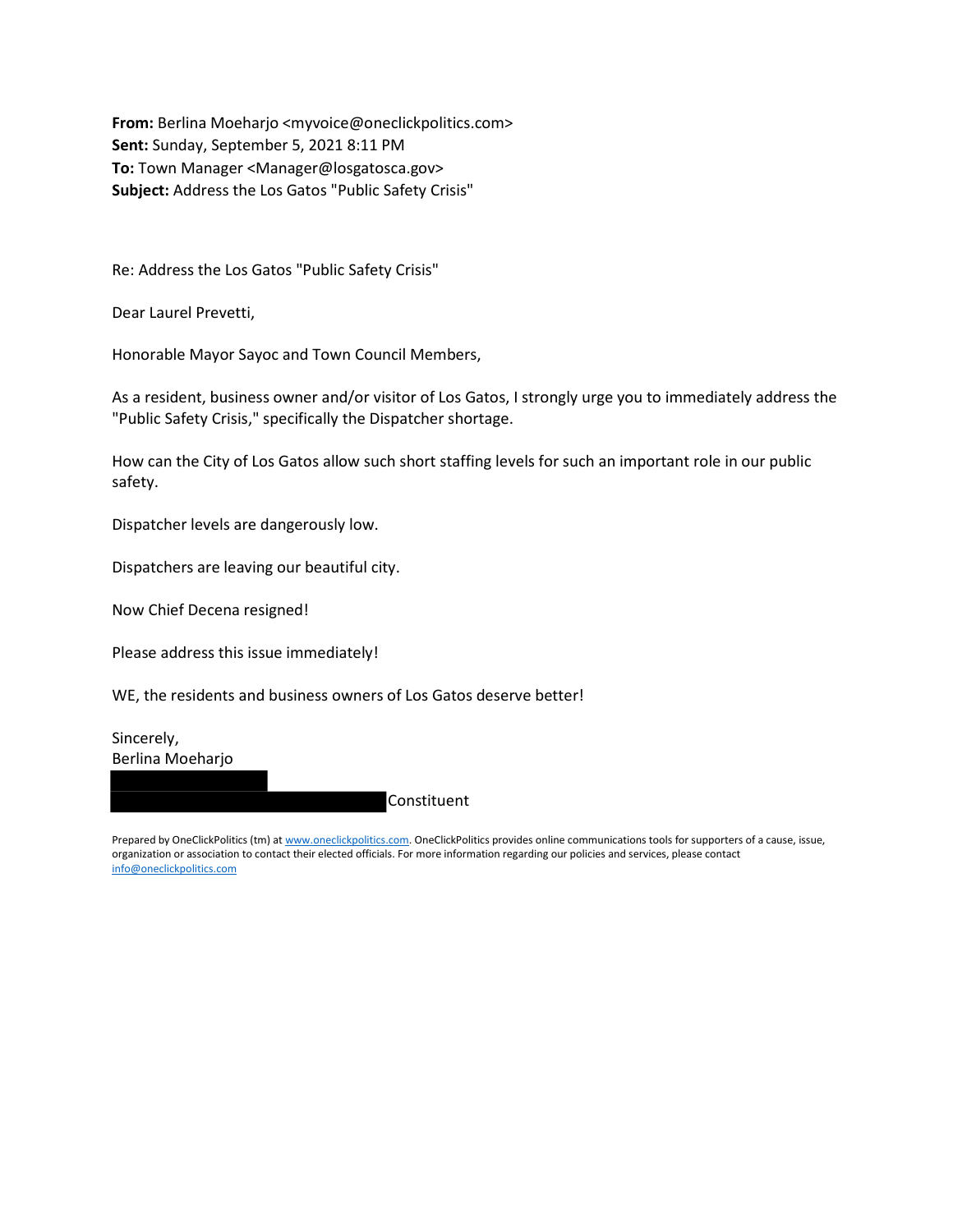From: Meghan mcphail <myvoice@oneclickpolitics.com> Sent: Sunday, September 5, 2021 7:42 AM To: Town Manager <Manager@losgatosca.gov> Subject: Ensure Our Safety!

Re: Ensure Our Safety!

Dear Laurel Prevetti,

Honorable Mayor Sayoc and Town Council Members,

As a resident, business owner and/or visitor of Los Gatos, I strongly urge you to immediately address the "Public Safety Crisis," specifically the Dispatcher shortage.

How can the City of Los Gatos allow such short staffing levels for such an important role in our public safety.

Dispatcher levels are dangerously low. Dispatchers are leaving our beautiful city.

Now Chief Decena resigned!

Please address this issue immediately!

WE, the residents and business owners of Los Gatos deserve better!

Sincerely, Meghan mcphail

San Jose, CA 95124 Constituent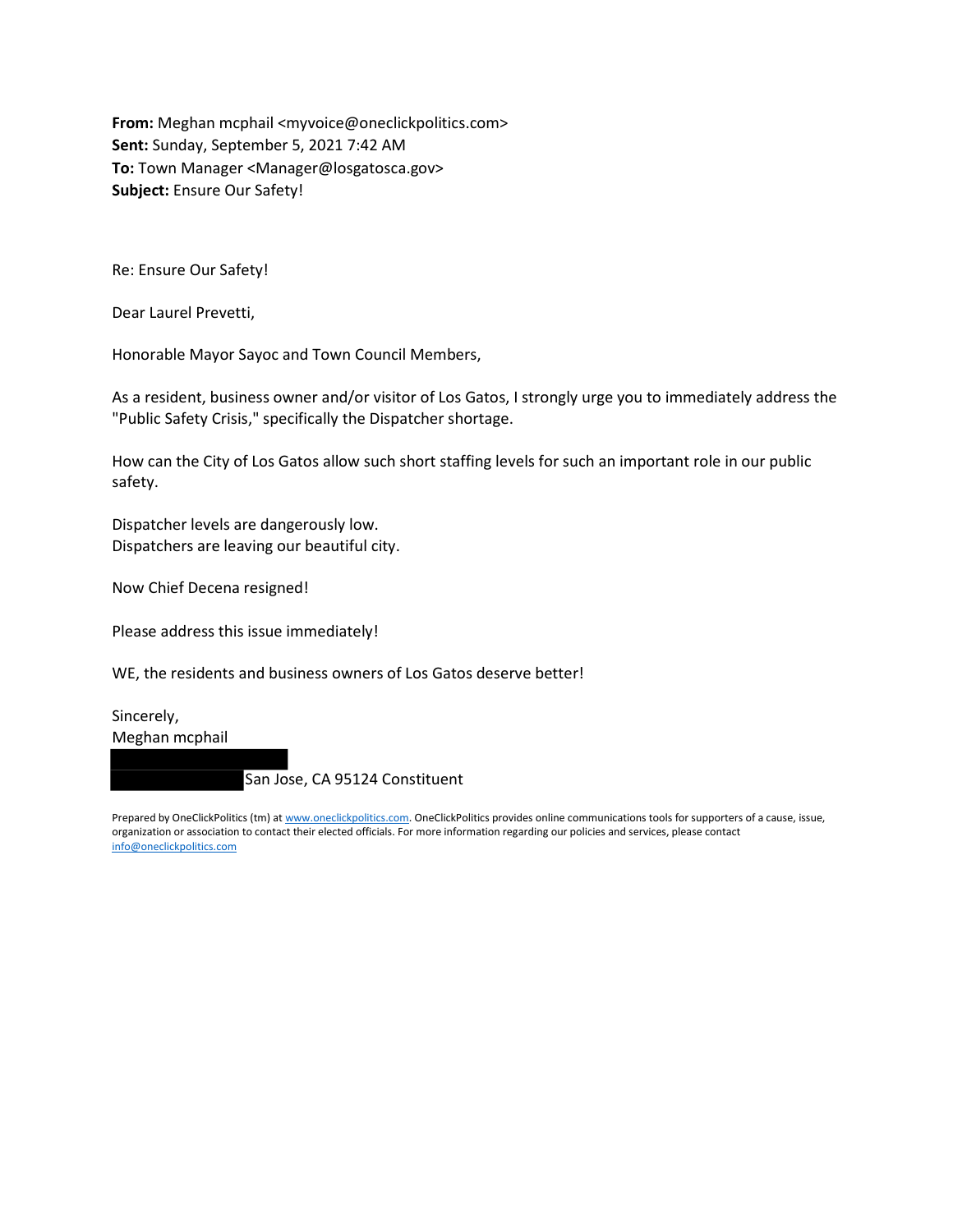From: Norman Arnold <myvoice@oneclickpolitics.com> Sent: Sunday, September 5, 2021 2:19 PM To: Town Manager <Manager@losgatosca.gov> Subject: Public Safety Crisis

Re: Public Safety Crisis

Dear Laurel Prevetti,

Honorable Mayor Sayoc and Town Council Members,

As a resident, business owner and/or visitor of Los Gatos, I strongly urge you to immediately address the "Public Safety Crisis," specifically the Dispatcher shortage.

How can the City of Los Gatos allow such short staffing levels for such an important role in our public safety.

Dispatcher levels are dangerously low. Dispatchers are leaving our beautiful city.

Now Chief Decena resigned!

Please address this issue immediately!

WE, the residents and business owners of Los Gatos deserve better!

Sincerely, Norman Arnold

ampbell, CA 95008 Constituent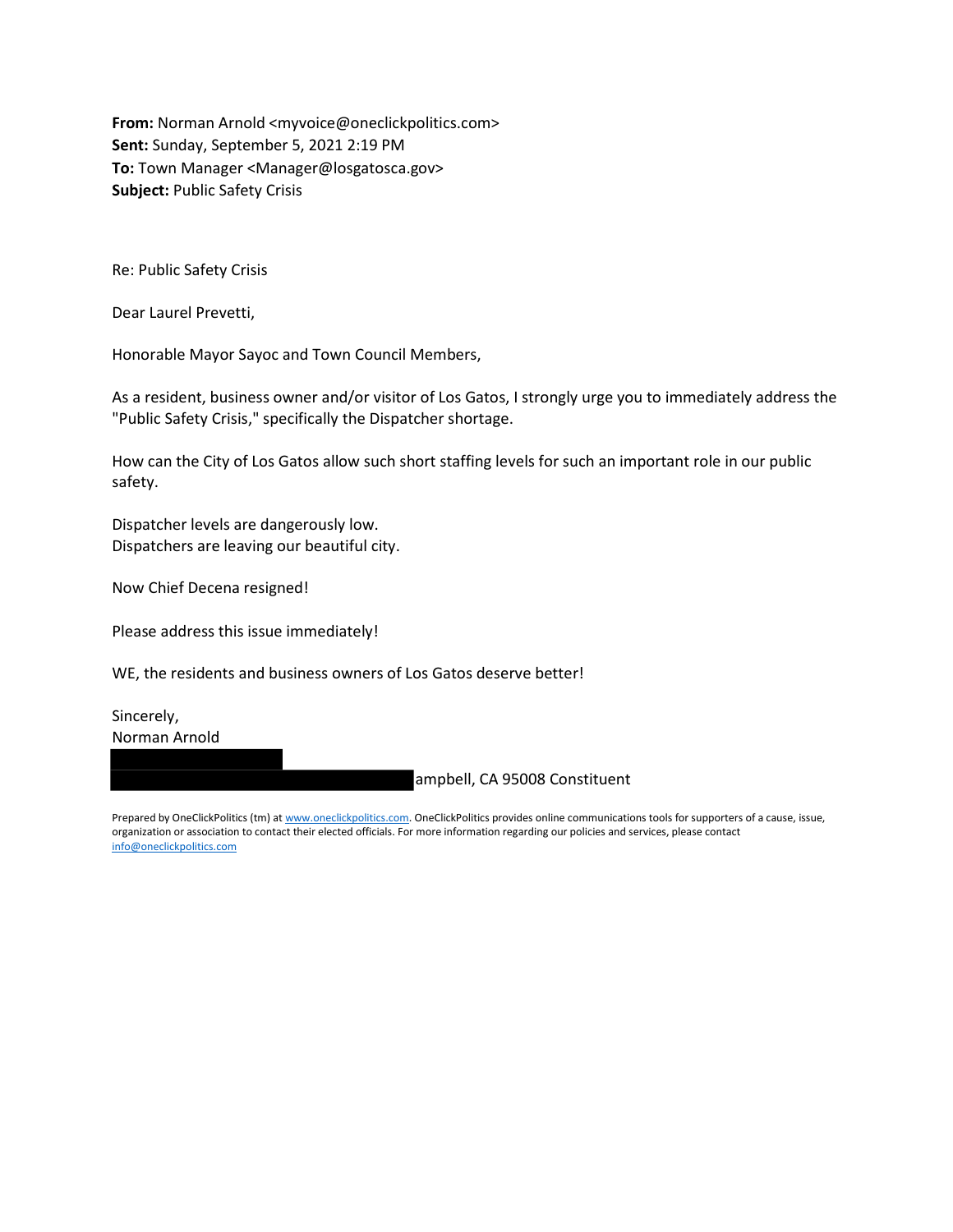From: Leslie Loretto <myvoice@oneclickpolitics.com> Sent: Sunday, September 5, 2021 8:36 PM To: Town Manager <Manager@losgatosca.gov> Subject: Ensure Our Safety!

Re: Ensure Our Safety!

Dear Laurel Prevetti,

Honorable Mayor Sayoc and Town Council Members,

As a resident, business owner and/or visitor of Los Gatos, I strongly urge you to immediately address the "Public Safety Crisis," specifically the Dispatcher shortage.

How can the City of Los Gatos allow such short staffing levels for such an important role in our public safety.

Dispatcher levels are dangerously low. Dispatchers are leaving our beautiful city.

Now Chief Decena resigned!

Please address this issue immediately!

WE, the residents and business owners of Los Gatos deserve better!

Sincerely, Leslie Loretto

Cupertino, CA 95014 Constituent

Prepared by OneClickPolitics (tm) at www.oneclickpolitics.com. OneClickPolitics provides online communications tools for supporters of a cause, issue, organization or association to contact their elected officials. For more information regarding our policies and services, please contact info@oneclickpolitics.com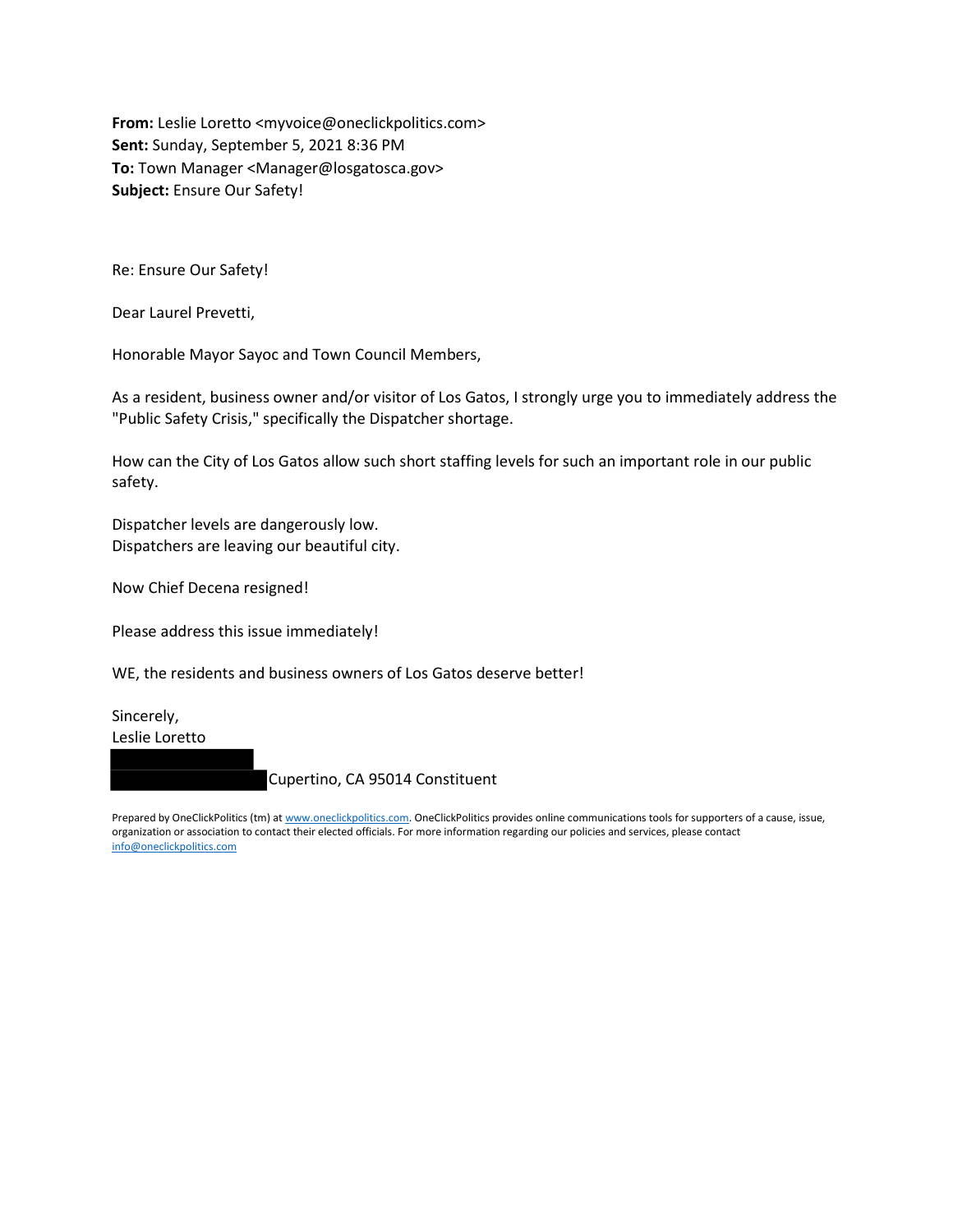From: Danielle Moye <myvoice@oneclickpolitics.com> Sent: Sunday, September 5, 2021 7:43 AM To: Town Manager <Manager@losgatosca.gov> Subject: Ensure Our Safety!

Re: Ensure Our Safety!

Dear Laurel Prevetti,

Honorable Mayor Sayoc and Town Council Members,

As a resident, business owner and/or visitor of Los Gatos, I strongly urge you to immediately address the "Public Safety Crisis," specifically the Dispatcher shortage.

How can the City of Los Gatos allow such short staffing levels for such an important role in our public safety.

Dispatcher levels are dangerously low. Dispatchers are leaving our beautiful city.

Now Chief Decena resigned!

Please address this issue immediately!

WE, the residents and business owners of Los Gatos deserve better!

Sincerely, Danielle Moye

San diego, CA 92128 Constituent

Prepared by OneClickPolitics (tm) at www.oneclickpolitics.com. OneClickPolitics provides online communications tools for supporters of a cause, issue, organization or association to contact their elected officials. For more information regarding our policies and services, please contact info@oneclickpolitics.com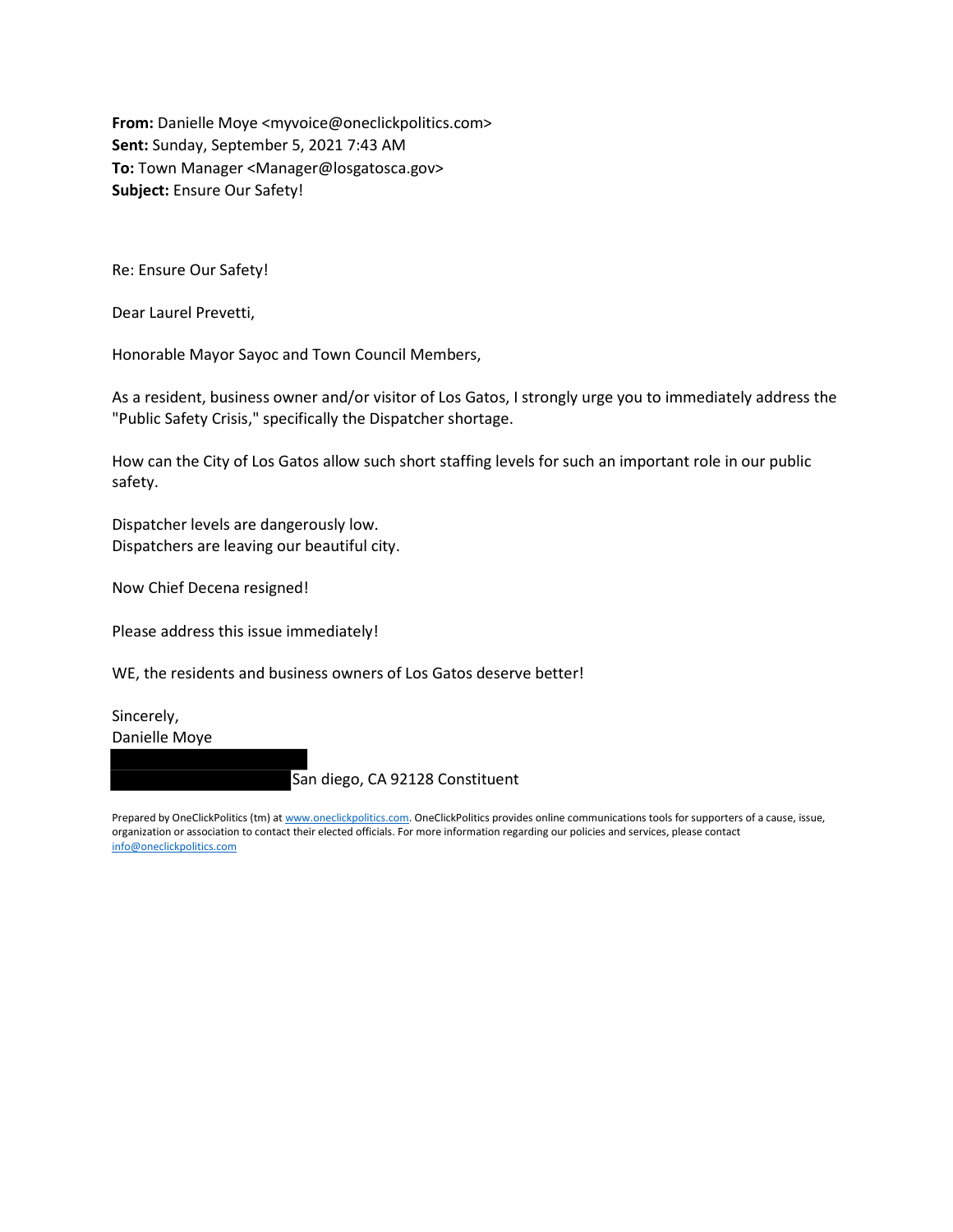From: Dean Bell <myvoice@oneclickpolitics.com> Sent: Sunday, September 5, 2021 4:20 PM To: Town Manager <Manager@losgatosca.gov> Subject: Address the Los Gatos "Public Safety Crisis"

Re: Address the Los Gatos "Public Safety Crisis"

Dear Laurel Prevetti,

Honorable Mayor Sayoc and Town Council Members,

As a 25 year resident of Los Gatos, I strongly urge you to immediately address the "Public Safety Crisis," specifically the Dispatcher shortage.

How can the City of Los Gatos allow such short staffing levels for such an important role in our public safety?

Dispatcher levels are dangerously low.

Dispatchers are leaving our beautiful city.

Now Chief Decena resigned!

Please address this issue immediately!

WE, the residents and business owners of Los Gatos deserve better!

Sincerely, Dean Bell

**Constituent**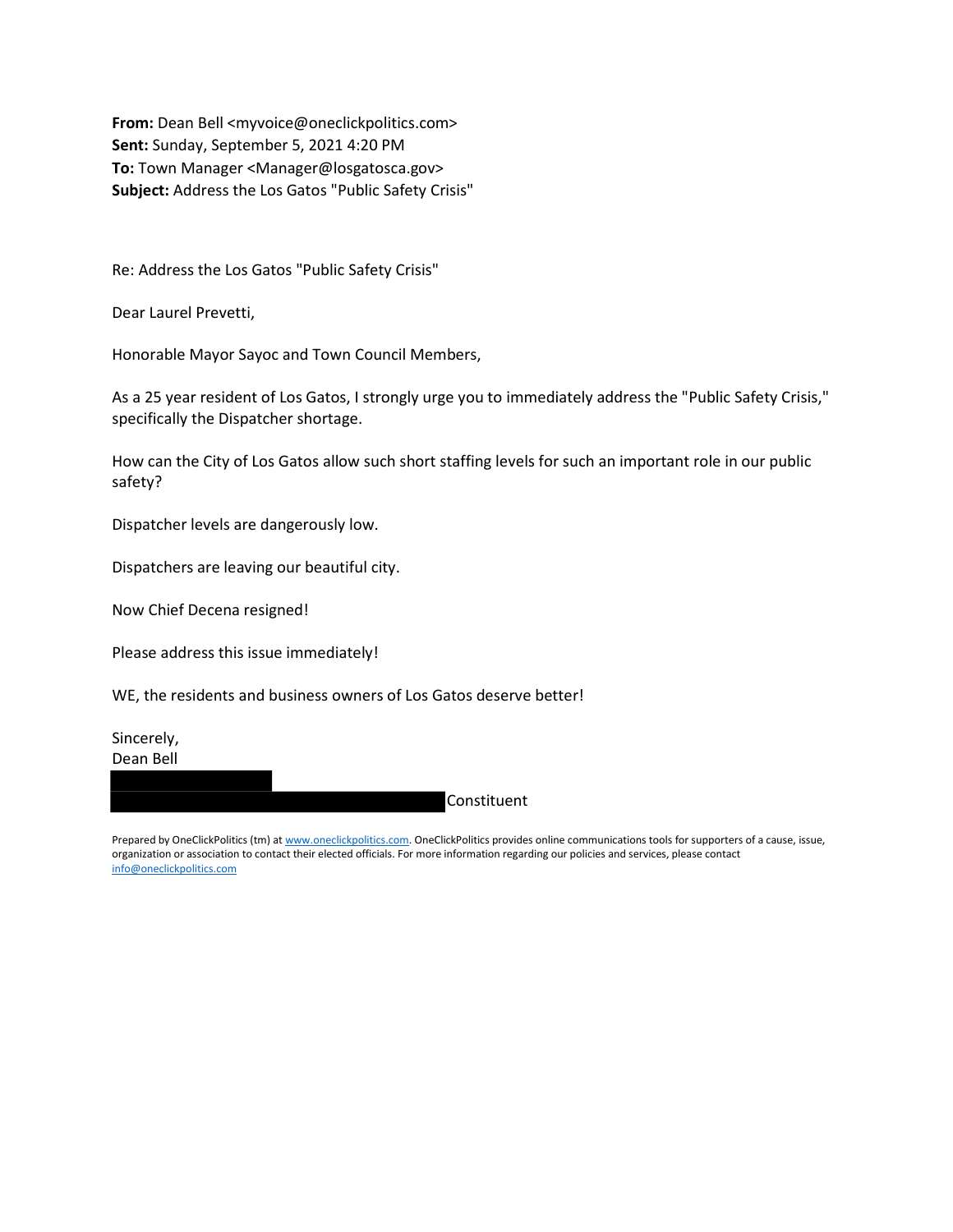From: Jen Irwin <myvoice@oneclickpolitics.com> Sent: Sunday, September 5, 2021 9:45 PM To: Town Manager <Manager@losgatosca.gov> Subject: Public Safety Crisis

Re: Public Safety Crisis

Dear Laurel Prevetti,

Honorable Mayor Sayoc and Town Council Members,

As a resident, business owner and/or visitor of Los Gatos, I strongly urge you to immediately address the "Public Safety Crisis," specifically the Dispatcher shortage.

How can the City of Los Gatos allow such short staffing levels for such an important role in our public safety.

Dispatcher levels are dangerously low. Dispatchers are leaving our beautiful city.

Now Chief Decena resigned!

Please address this issue immediately!

WE, the residents and business owners of Los Gatos deserve better!

Sincerely, Jen Irwin

Constituent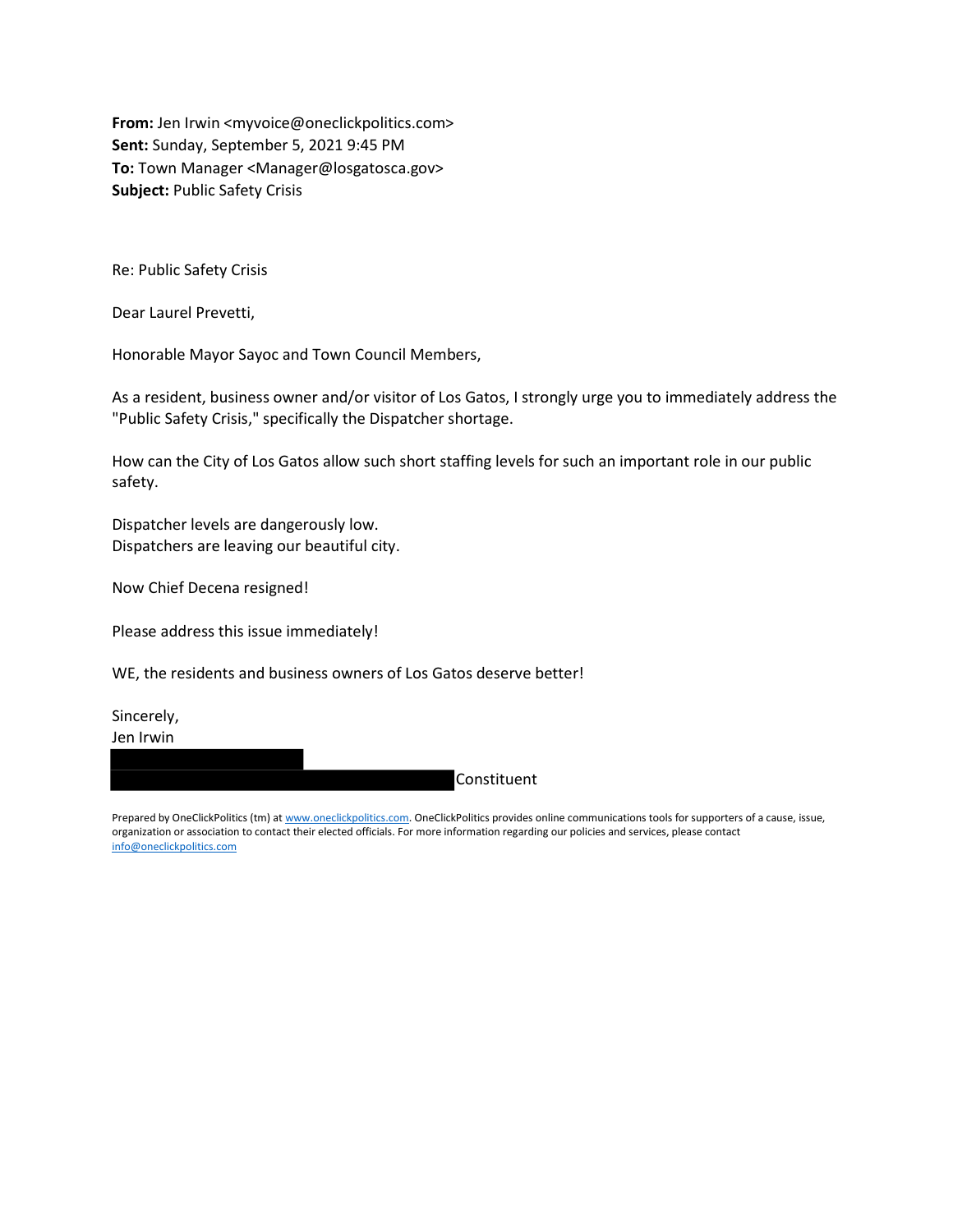From: Patricia Jean Ruch <myvoice@oneclickpolitics.com> Sent: Saturday, September 4, 2021 10:19 PM To: Town Manager <Manager@losgatosca.gov> Subject: Ensure Our Safety!

Re: Ensure Our Safety!

Dear Laurel Prevetti,

Honorable Mayor Sayoc and Town Council Members,

As a resident, business owner and/or visitor of Los Gatos, I strongly urge you to immediately address the "Public Safety Crisis," specifically the Dispatcher shortage.

How can the City of Los Gatos allow such short staffing levels for such an important role in our public safety.

Dispatcher levels are dangerously low. Dispatchers are leaving our beautiful city.

Now Chief Decena resigned!

Please address this issue immediately!

WE, the residents and business owners of Los Gatos deserve better!

Thank you for your attention to this crisis. Protecting public safety has always been the first priority of government1

Patricia J. Ruch

Sincerely, Patricia Jean Ruch

Constituent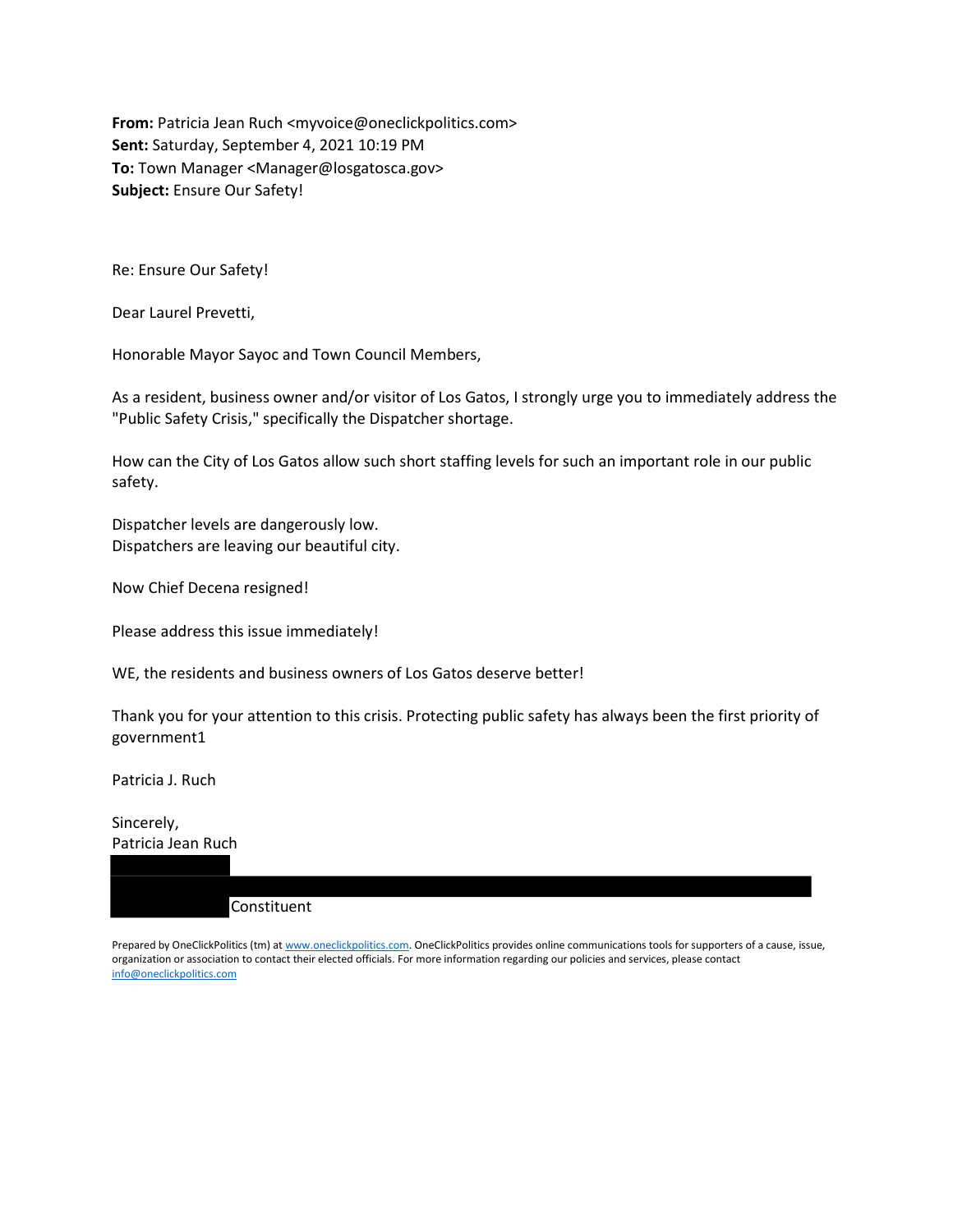From: Bibi Sharma <myvoice@oneclickpolitics.com> Sent: Saturday, September 4, 2021 11:06 PM To: Town Manager <Manager@losgatosca.gov> Subject: Public Safety Crisis

Re: Public Safety Crisis

Dear Laurel Prevetti,

Honorable Mayor Sayoc and Town Council Members,

As a resident, business owner and/or visitor of Los Gatos, I strongly urge you to immediately address the "Public Safety Crisis," specifically the Dispatcher shortage.

How can the City of Los Gatos allow such short staffing levels for such an important role in our public safety.

Dispatcher levels are dangerously low. Dispatchers are leaving our beautiful city.

Now Chief Decena resigned!

Please address this issue immediately!

WE, the residents and business owners of Los Gatos deserve better!

Sincerely, Bibi Sharma